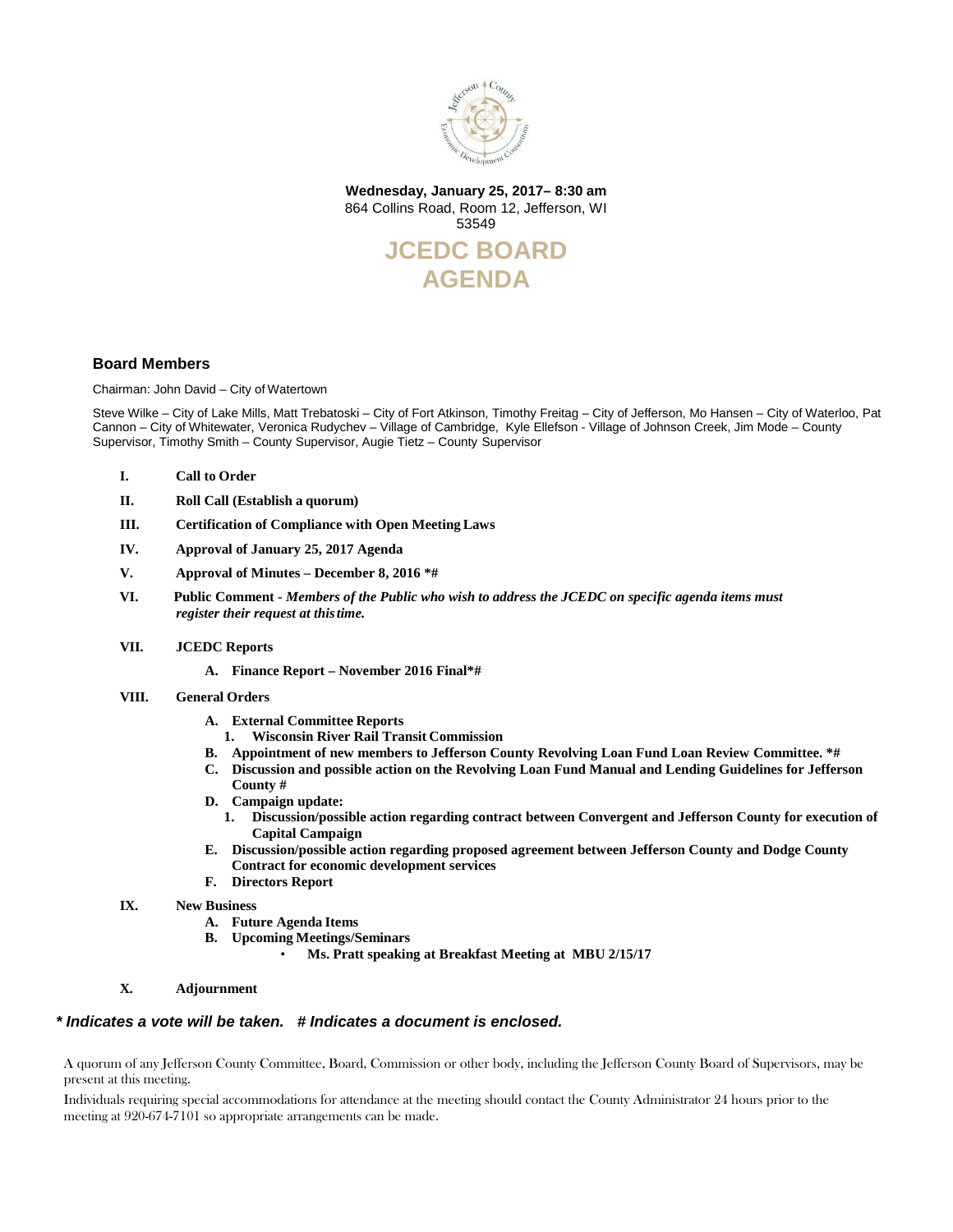

# **Jefferson County Economic Development Consortium BOARD MINUTES**

December 8, 2016

#### **Meeting called to order at 8:30 am.**

**Board members present:** John David – Mayor of Watertown; Mo Hansen-City of Waterloo; Patrick Cannon-City of Whitewater; Matt Trebatoski-City of Fort Atkinson; Kyle Ellefson - Village of Johnson Creek; Supervisor Augie Tietz; Supervisor Jim Mode and Veronica Rudychev - Village of Cambridge.

**Absent:** Timothy Freitag – City of Jefferson; Steve Wilke-City of Lake Mills and Supervisor Tim Smith.

**Others Present:** Victoria Pratt – JCEDC Executive Director; Julie Olver – JCEDC Business Relations/Marketing Manager; Jennifer Bakke - MATC; Katie Otto – Lake Mills Main Street Program Director; LaVern Georgson, UWX Agricultural Agent and Jim Schroeder - County Board Chair.

#### **Roll Call – Quorum Established**

#### **Certification of compliance with Open Meeting Law Requirements**

Staff certified compliance for the unrevised agenda dated December 8, 2016.

#### **Minutes**

Ellefson/Mode moved to approve minutes of the September 16, 2016. Motion Carried.

#### **Public Comments**

None.

#### **JCEDC Reports**

A. Financial Report – October Final October 31, 2016 Finance Statement was provided for review. Pratt reviewed the report. Tietz/Mode moved to approve the Financial Report. Motion Carried.

#### **General Orders**

- A. External Committee Reports
	- Wisconsin River Rail Transit Commission

Tietz updated the board on the projects around the state that are currently being worked on and new projects that are being considered. No action taken.

B. Capital Campaign Update

Pratt reported that JCEDC Board reviewed the Capital Campaign presentations, but no contract was ever signed. The GHDDP Board has requested a meeting with the top two contenders to hear the presentations. The GHHD & JCEDC will then discuss how to move forward.

D. Director's Report

Pratt provided copies of the Glacial Heritage Development Partnership Strategic Plan and postcard, the 2017 Economic Development Budget, the 2017 Budget Master document and a draft agreement "Partnership Agreement between Dodge County the Jefferson county Economic Development Consortium and Glacial Heritage Development Partnership". Pratt reviewed the budget information, pointing out the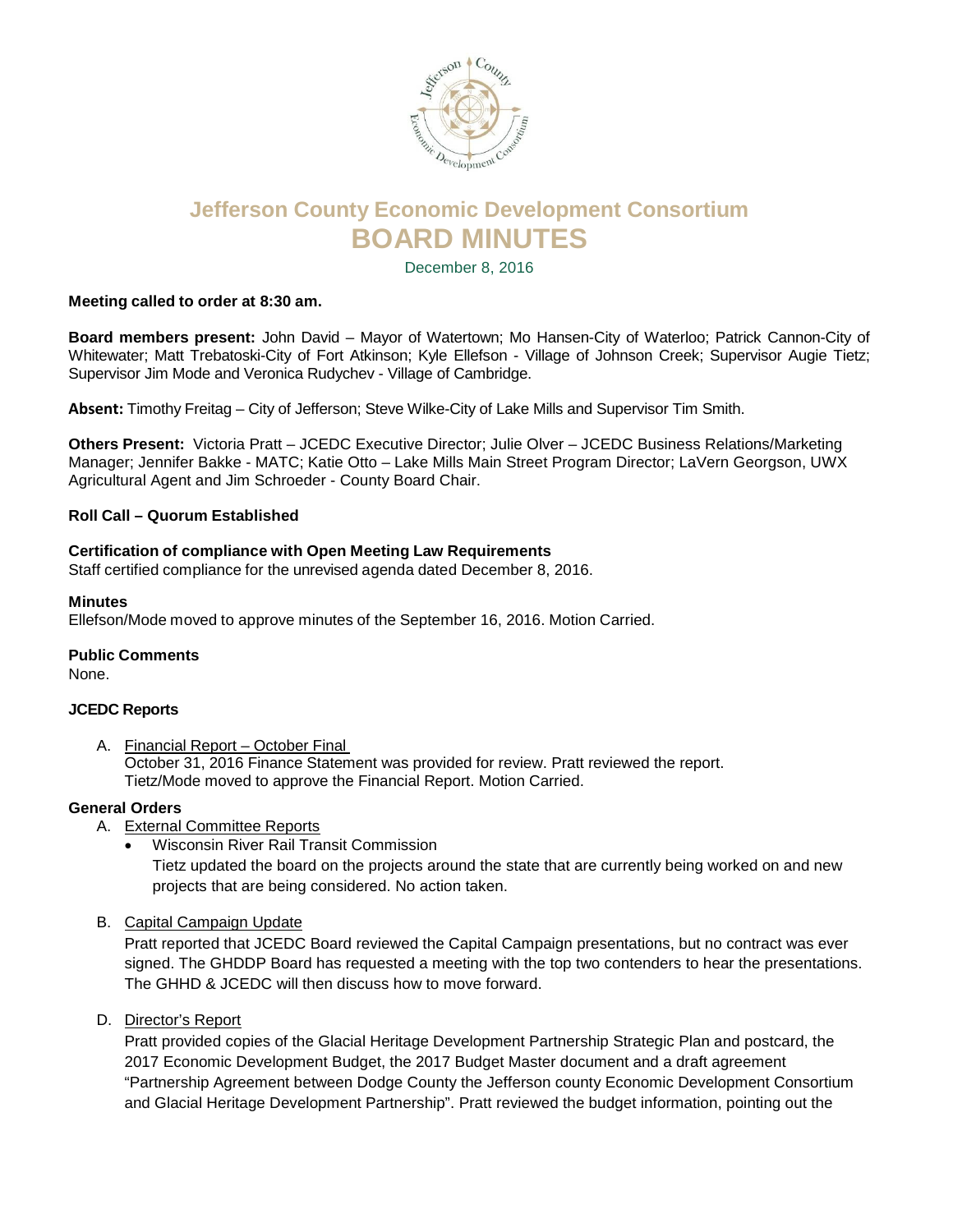importance of raising the private sector dollars and also discussed pending projects and potential customers. No action taken.

#### **New Business**

- A. Future Agenda Items
	- Appointment of Veronica Rudychev to RLF Committee
	- Possible update on Great Lakes Railroad and other rail expansions
- B. Upcoming Meetings/Seminars JCEDC Board of Directors, January 26, 2017 8:30 a.m., 864 Collins Rd, Rm 12, Jefferson, WI

#### **Adjournment**

There being no further business for consideration, motion by Hansen/Trebatoski to adjourn. Motion carried.

Respectfully submitted,

Tammie Jaeger, Recording Secretary

DISCLAIMER: These minutes are uncorrected and any corrections made thereto will be noted in the proceedings at which these minutes are approved. JCEDC-December 8, 2016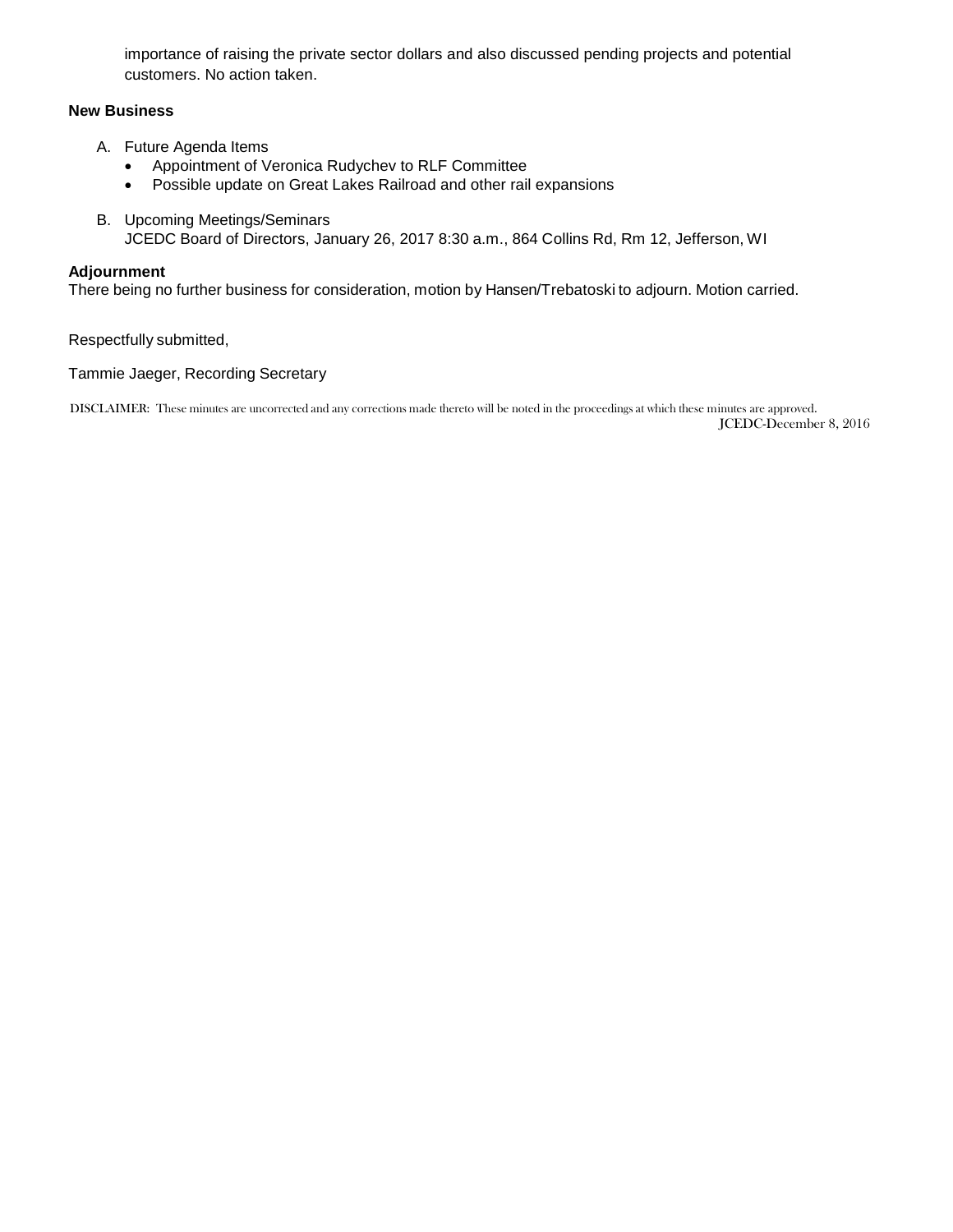

\_\_\_\_\_\_\_\_\_\_\_\_\_\_\_\_\_\_\_\_\_\_\_\_\_\_\_\_\_\_\_\_\_\_\_\_\_\_\_\_\_\_\_\_\_\_\_\_\_\_\_\_\_\_\_\_\_\_\_\_\_\_\_\_\_\_\_\_\_\_\_\_\_\_\_\_\_\_\_\_\_\_\_\_

| $\boxtimes$ Action | $\boxtimes$ Docs Enclosed                                 | Future Review |
|--------------------|-----------------------------------------------------------|---------------|
| Date: January 2017 |                                                           |               |
| Point of Contact:  | Watertown Mayor John David<br><b>JCEDC Board Chairman</b> |               |
| Agenda Item:       | Approval of Minutes                                       |               |
| Respective Issue:  | Approve December 2016 Minutes                             |               |

| Yes | <b>No</b> | Abstain | Absent | C-Fort Atkinson          | Matt Trebatoski    |
|-----|-----------|---------|--------|--------------------------|--------------------|
|     |           |         |        | C-Jefferson              | Tim Freitag        |
|     |           |         |        | C-Lake Mills             | <b>Steve Wilke</b> |
|     |           |         |        | C-Waterloo               | Mo Hansen          |
|     |           |         |        | C-Watertown              | John David         |
|     |           |         |        | C-Whitewater             | Pat Cannon         |
|     |           |         |        | V-Cambridge              | Veronica Rudychev  |
|     |           |         |        | V-Johnson Creek          | Kyle Ellefson      |
|     |           |         |        | <b>County Supervisor</b> | Jim Mode           |
|     |           |         |        | <b>County Supervisor</b> | <b>Tim Smith</b>   |
|     |           |         |        | <b>County Supervisor</b> | Augie Tietz        |

Action Taken:

Motion Carried



Not Carried / Denied

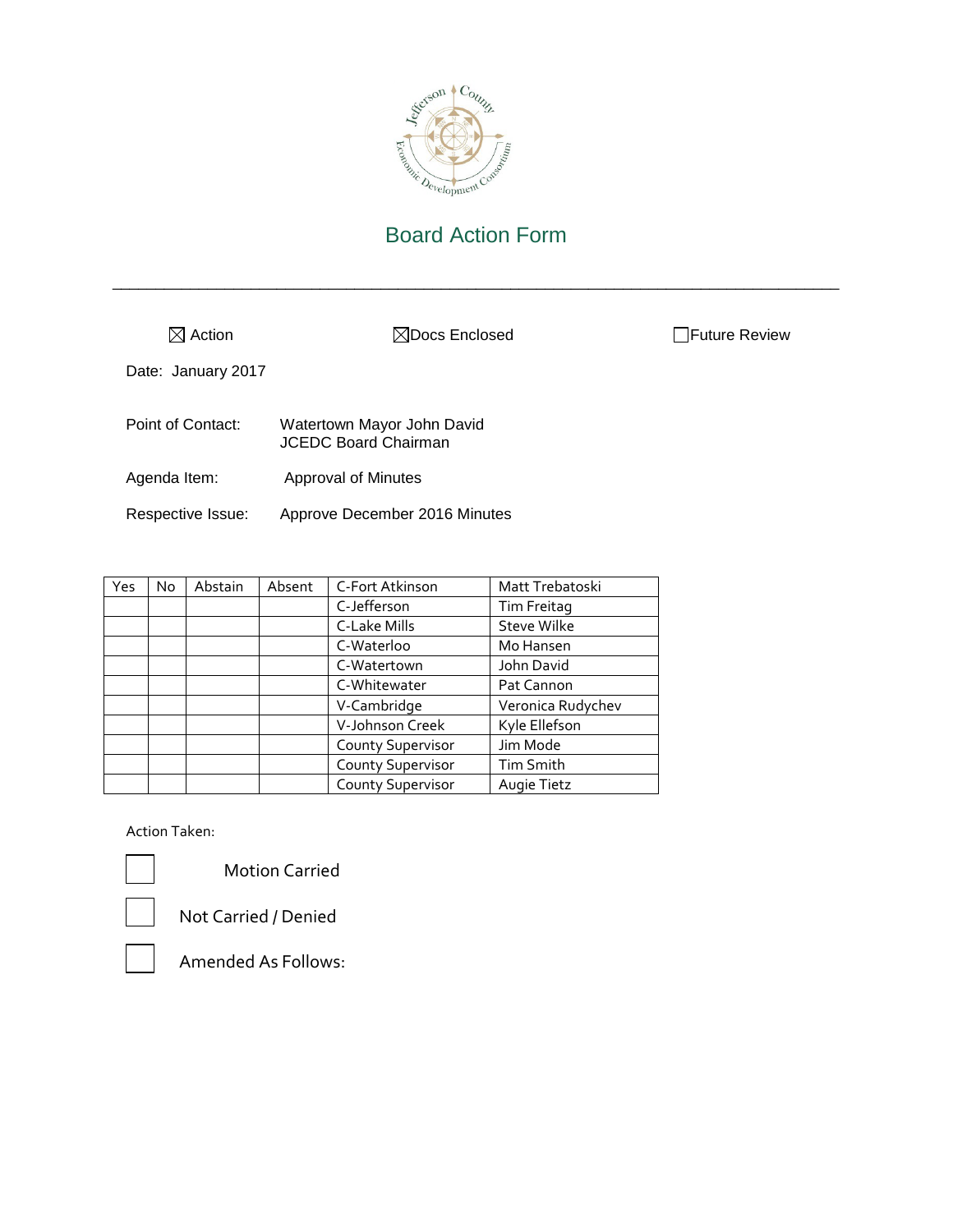#### **Jefferson County Economic Development Consortium November 30, 2016**

| 31              |                                                                                                  | November<br>2016         | <b>Year to Date</b><br><b>Final</b> | 2016 June<br>Amended<br><b>Budget</b> | <b>Pct Annual</b><br><b>Budget</b> | 2016 January<br><b>Budget</b> |
|-----------------|--------------------------------------------------------------------------------------------------|--------------------------|-------------------------------------|---------------------------------------|------------------------------------|-------------------------------|
| <b>Income</b>   |                                                                                                  |                          |                                     |                                       |                                    |                               |
|                 | 2016 Home Buyer Counseling<br>Grant Administration - Brownfield & Laborshed                      | 3,350.00                 | 18,300.00                           | 20,000.00                             | 92%                                | 13,000.00                     |
|                 | Study                                                                                            |                          |                                     | 31,000.00                             | 0%                                 | 9,200.00                      |
|                 | Jefferson County                                                                                 |                          | 84,255.00                           | 84,255.00                             | 100%                               | 84,255.00                     |
|                 | V - Cambridge                                                                                    |                          | 108.00                              | 108.00                                | 100%                               | 108.00                        |
|                 | V - Johnson Creek                                                                                |                          | 2,908.00                            | 2,908.00                              | 100%                               | 2,908.00                      |
|                 | C - Fort Atkinson                                                                                |                          | 12,355.00                           | 12,355.00                             | 100%                               | 12,355.00                     |
|                 | C - Jefferson                                                                                    |                          | 7,914.00                            | 7,914.00                              | 100%                               | 7,914.00                      |
|                 | C - Lake Mills                                                                                   |                          | 5,840.00                            | 5,840.00                              | 100%                               | 5,840.00                      |
|                 | C - Waterloo                                                                                     |                          | 3,330.00                            | 3,330.00                              | 100%                               | 3,330.00                      |
|                 | C - Watertown                                                                                    |                          | 15,414.00                           | 15,414.00                             | 100%                               | 15,414.00                     |
|                 | C - Whitewater                                                                                   |                          | 3,226.00                            | 3,226.00                              | 100%                               | 3,226.00                      |
|                 | Event Income/Merger                                                                              |                          | 62,982.80                           | 63,500.00                             | 99%                                |                               |
|                 | <b>Donations Restricted</b>                                                                      |                          | 16,250.00                           |                                       | 0%                                 | 10,000.00                     |
|                 | Other Operating Income                                                                           |                          | 84.12                               | $\overline{a}$                        | 0%                                 |                               |
|                 | <b>TOTAL INCOME</b>                                                                              | 3,350.00<br>\$           | 232,966.92                          | \$249,850.00                          | 93%\$                              | 167,550.00                    |
| <b>Expenses</b> |                                                                                                  |                          |                                     |                                       |                                    |                               |
|                 | Wages/Payroll                                                                                    | 16,969.32                | 128,567.69                          | 151,833.00                            | 85%                                | 108,745.00                    |
|                 | <b>Employee Benefits</b>                                                                         | 4,680.33                 | 40,335.68                           | 49,217.00                             | 82%                                | 44,307.00                     |
|                 | Special Initiatives - EDA Laborshed Study,<br>521219 Transportation Plan, Brand/Marketing Launch |                          |                                     | 20,000.00                             | 0%                                 |                               |
|                 | 521219 Other Professional Services - Power 10, Legal                                             | 5,000.00                 | 56,388.44                           | 163,000.00                            | 35%                                | 27,000.00                     |
|                 | 529305 Web Page                                                                                  |                          |                                     | 200.00                                | 0%                                 | 200.00                        |
|                 | 531301&314 Office Equipment                                                                      |                          | 1,226.02                            | 2,700.00                              | 45%                                | 200.00                        |
|                 | 531303 Computer Equipment/Software                                                               |                          | 4,783.64                            | 3,840.00                              | 125%                               | 1,040.00                      |
|                 | 531311 Postage                                                                                   | 7.65                     | 344.59                              | 1,000.00                              | 34%                                | 260.00                        |
|                 | 531312 Office Supplies                                                                           | 132.32                   | 1,355.75                            | 4,300.00                              | 32%                                | 4,000.00                      |
|                 | 531313 Printing & Duplicating                                                                    |                          |                                     | 1,000.00                              | 0%                                 | 30.00                         |
|                 | 531322 Subscription                                                                              | 750.33                   | 10,033.55                           | 9,500.00                              | 106%                               | 12,620.00                     |
|                 | 531324 Membership Dues                                                                           |                          | 1,994.50                            | 2,300.00                              | 87%                                | 2,300.00                      |
|                 | 531326&229 Advertising/Marketing - Incl Job Search                                               | $\overline{a}$           | 846.65                              | 4,000.00                              | 21%                                | 1,000.00                      |
|                 |                                                                                                  |                          |                                     |                                       |                                    |                               |
|                 | 531349&343 Other Operating Expenses - Event &GHDP Exp                                            | 1,256.06                 | 5,077.47                            | 5,000.00                              | 102%                               | 10,000.00                     |
|                 | 532325 Registration                                                                              | 95.00                    | 584.00                              | (200.00)                              | $-292%$                            | 1,000.00                      |
|                 | 532332 Mileage                                                                                   | 165.78                   | 1,595.97                            | 3,200.00                              | 50%                                | 3,000.00                      |
|                 | 532334 Commercial Travel                                                                         |                          | 285.96                              | 550.00                                | 52%                                | 550.00                        |
| 532335 Meals    |                                                                                                  | $\overline{a}$           | 256.44                              | 750.00                                | 34%                                | 750.00                        |
|                 | 532336 Lodging                                                                                   | $\overline{a}$           | 1,129.71                            | 300.00                                | 377%                               | 300.00                        |
|                 | 532339 Other Travel & Tolls                                                                      |                          | 150.50                              | 250.00                                | 60%                                | 250.00                        |
|                 | 532350 Training Materials                                                                        | 242.93                   | 549.37                              | 3,200.00                              | 17%                                | 4,000.00                      |
|                 | 533225 Telephone/IP Telephone                                                                    | 76.00                    | 451.84                              | 400.00                                | 113%                               | 400.00                        |
|                 | 533236 Cell Phone/Wireless Internet                                                              | 248.85<br>$\overline{a}$ | 2,227.15                            | 1,620.00                              | 137%                               | 1,020.00                      |
|                 | 535242 Maintain Machinery & Equipment                                                            |                          | 967.66<br>363.88                    | 850.00                                | 114%                               | 850.00                        |
|                 | 571004 IP Telephony Allocation                                                                   | 33.08<br>561.50          |                                     | 397.00<br>6,738.00                    | 92%<br>92%                         | 397.00                        |
|                 | 571009 MIS PC Group Allocation<br>571010 MIS Systems Group Allocation                            | 100.58                   | 6,176.50                            |                                       | 92%                                | 6,738.00                      |
|                 | 591519 Other Insurance                                                                           | 47.21                    | 1,106.38<br>519.35                  | 1,207.00                              | 91%                                | 1,207.00<br>573.00            |
|                 | 593413 Wisconsin River Rail Transit Comm                                                         |                          | 14,000.00                           | 573.00<br>14,000.00                   | 100%                               | 14,000.00                     |
|                 | 594822 Cap Impv Bldg - Office Buildout                                                           |                          | 12,000.00                           | 12,000.00                             | 100%                               |                               |
|                 | <b>TOTAL OPERATING EXPENSES</b>                                                                  | \$30,366.94              | \$<br>293,318.69                    | \$463,725.00                          | 63% \$                             | 246,737.00                    |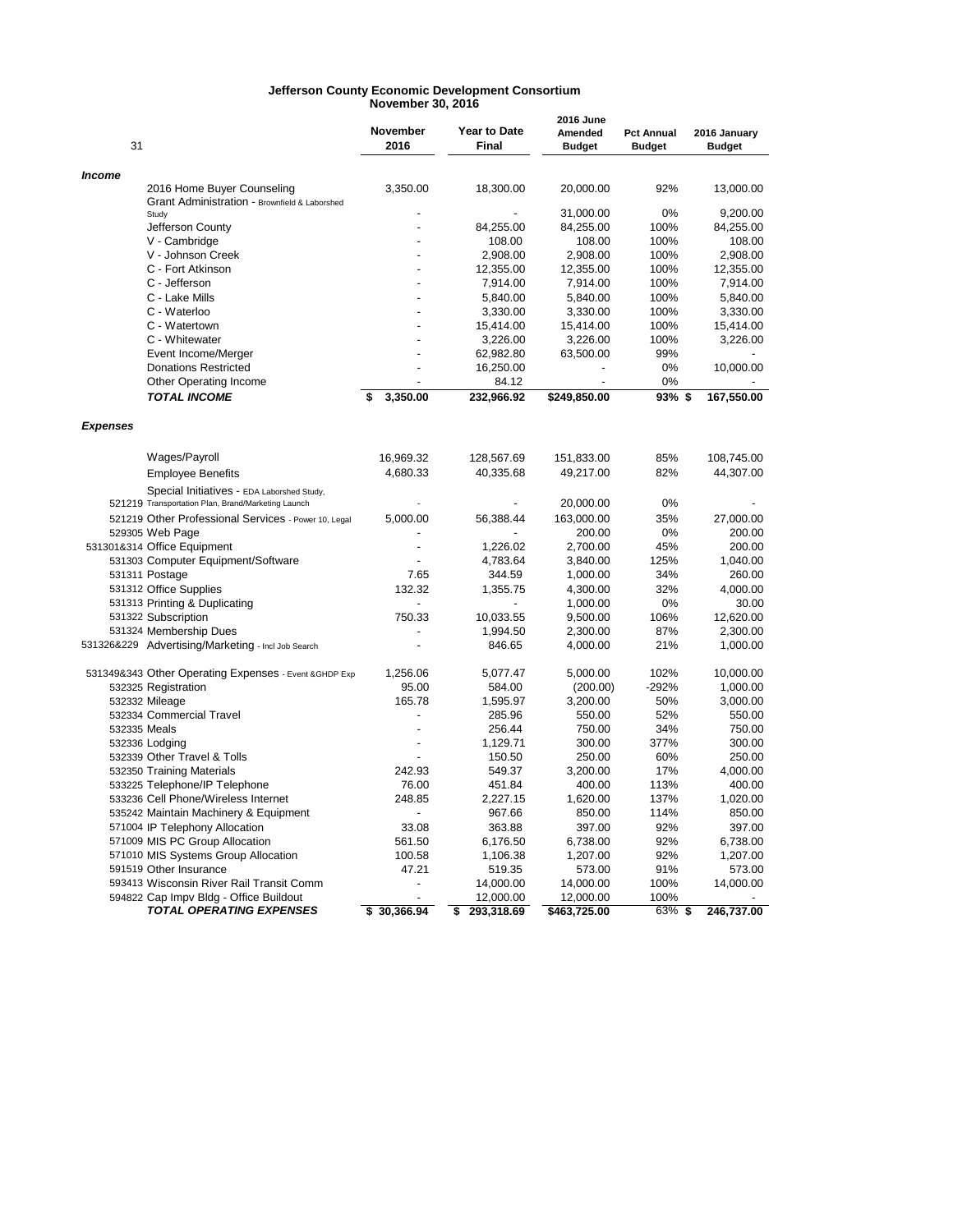

 $\boxtimes$  Action  $\boxtimes$  Docs Enclosed Future Review

Date: January 2017

| Point of Contact: | Watertown Mayor John David<br><b>JCEDC Board Chairman</b> |
|-------------------|-----------------------------------------------------------|
| Agenda Item:      | <b>Finance Report</b>                                     |

Respective Issue: Approve Finance Report - November

| Yes | No | Abstain | Absent | C-Fort Atkinson          | Matt Trebatoski    |
|-----|----|---------|--------|--------------------------|--------------------|
|     |    |         |        | C-Jefferson              | Tim Freitag        |
|     |    |         |        | C-Lake Mills             | <b>Steve Wilke</b> |
|     |    |         |        | C-Waterloo               | Mo Hansen          |
|     |    |         |        | C-Watertown              | John David         |
|     |    |         |        | C-Whitewater             | Pat Cannon         |
|     |    |         |        | V-Cambridge              | Veronica Rudychev  |
|     |    |         |        | V-Johnson Creek          | Kyle Ellefson      |
|     |    |         |        | <b>County Supervisor</b> | Jim Mode           |
|     |    |         |        | <b>County Supervisor</b> | Tim Smith          |
|     |    |         |        | <b>County Supervisor</b> | Augie Tietz        |

Action Taken:



Motion Carried



Not Carried / Denied

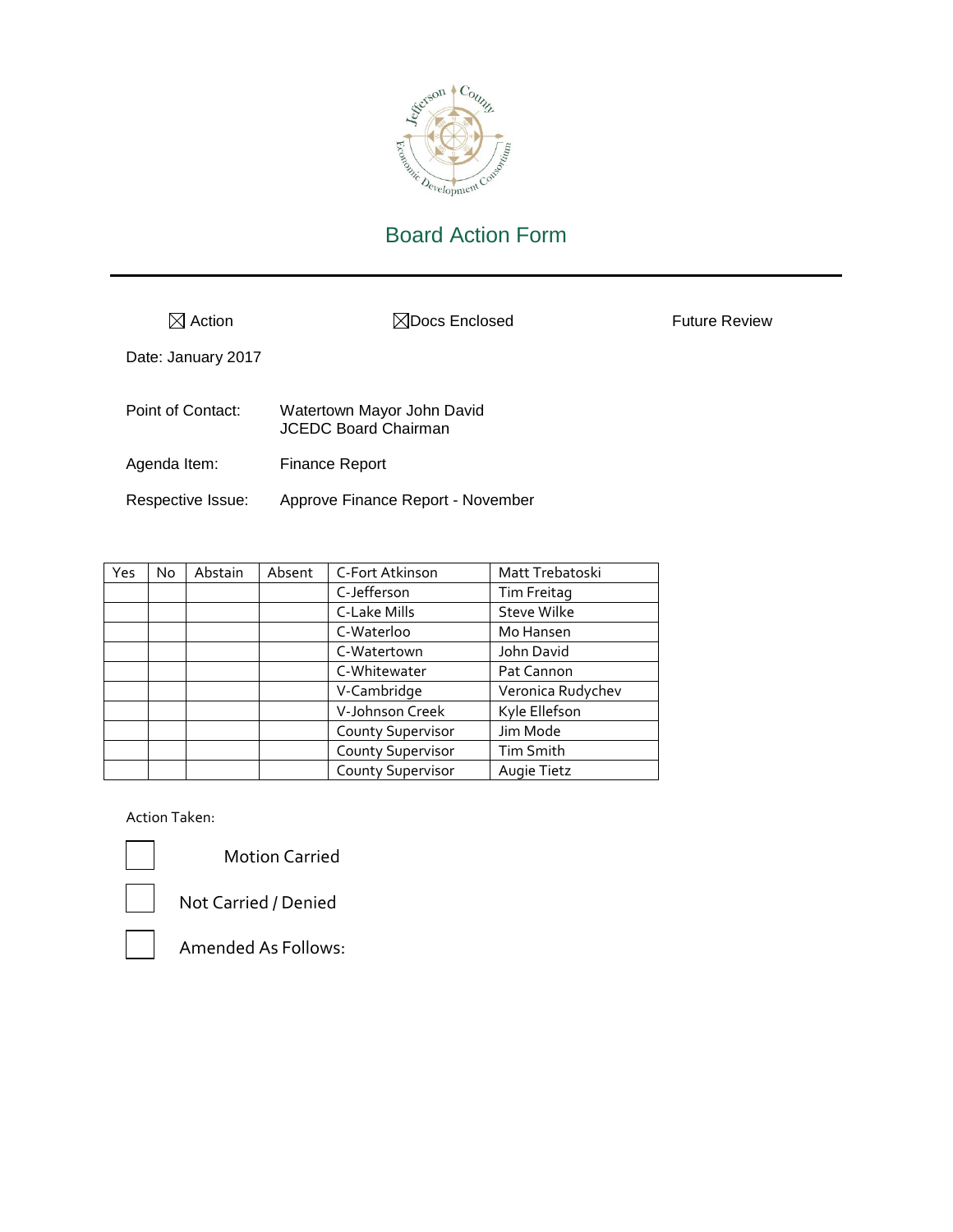# Veronica Rudychev Bio

Veronica Rudychev, current Administrator/Finance Director for the Village of Cambridge, holds a Bachelor of Arts in Political Science and International Studies with a minor in Economics, and Masters of Public Administration from the University of Wisconsin – Milwaukee. She has extensive public finance experience in both the private and public sector including previously working for Ehlers and Associates, Village of Mount Pleasant (Racine County), Milwaukee County, and City of Mequon (Ozaukee County). At Ehlers, she held the position of Tax Increment Financing (TIF) Supervisor, where she managed the TIF Coordinators in the Minnesota, Illinois, and Wisconsin Offices. Her day to day client focus was working on economic development projects in Minnesota and Western Wisconsin including, but not limited to, preparation of cash flows and TIF plans. Prior to coming to the Village of Cambridge, Veronica served as the Assistant Finance Director for the City of Mequon. In this capacity, her primary focus was preparation of the City budget and audit, and review of multiple funds including utilities. In her role at the Village of Cambridge, Veronica deals with economic development feasibility with a primary focus on financial feasibility as it relates to TIF Districts, and Village financial incentives without TIF backing. She is also the statutory Treasurer for the Village and also handles long term financial and capital planning.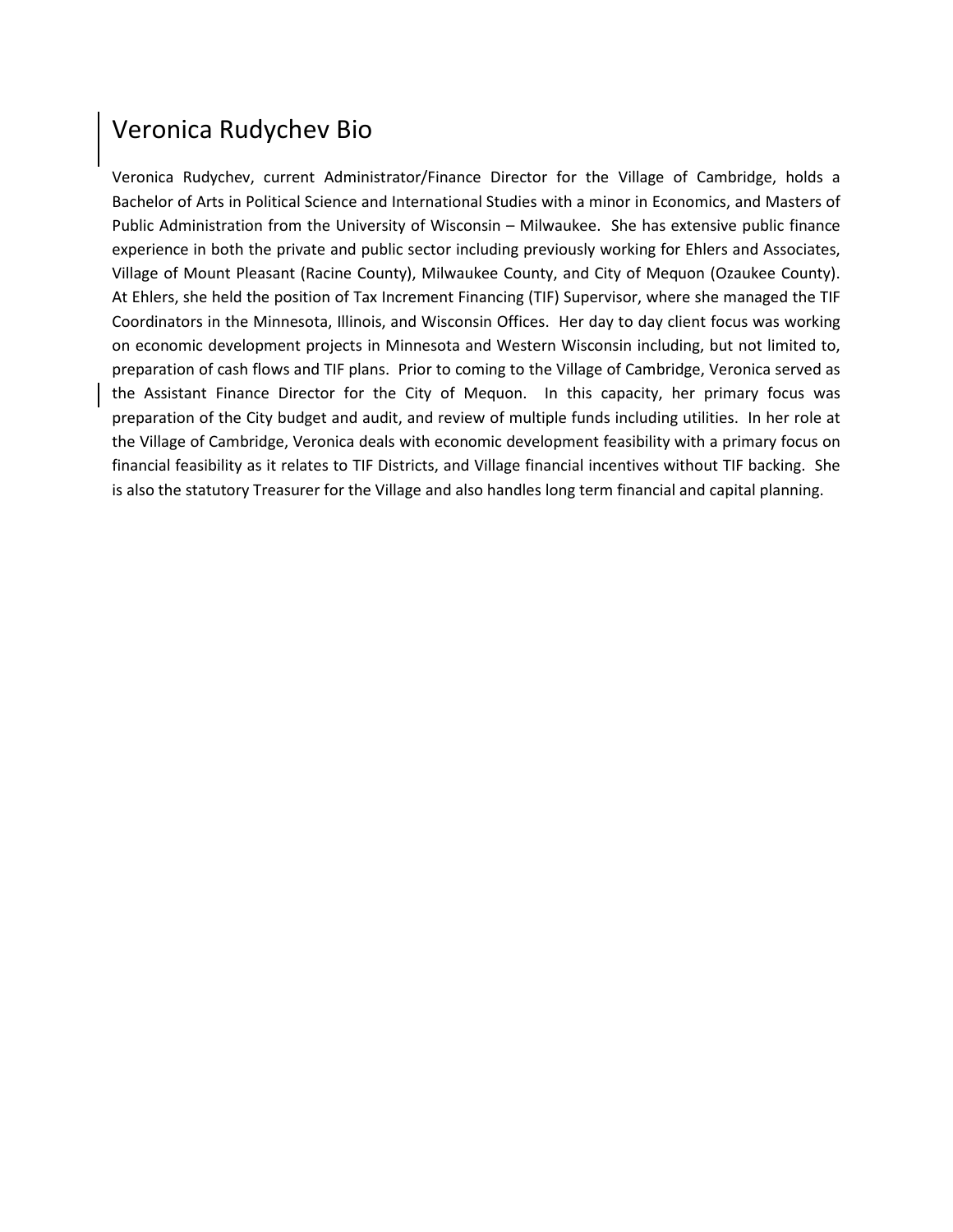

# DECISIONS MADE ACROSS THE TABLE, NOT ACROSS THE COUNTRY

When you work with our Wisconsin-based, privately-owned company, you'll never have to look any farther than across the table for the answers you need and the above-and-beyond attention you deserve. With a reputation for lasting success and high standards, our advisors are recognized for their commitment to local, personal service.



#### **BRIAN ANDERSON** *Vice President Commercial Banking*

1 S. Main Street Janesville, WI 53545 P: 608.743.1518 | F: 608.743.1576 banderson@johnsonbank.com

#### *professional qualifications*

As Vice President, Commercial Banking Relationship Manager, I guide business owners through all aspects of the banking relationship. I build long-lasting relationships based on mutual trust and respect, in order to help my clients achieve their goals. Through a transparent and honest approach, I provide sound advice and options to meet the needs of my clients.

#### *experience & expertise*

I joined Johnson Bank in 2016 with 16 years of experience in financial services. With a strong background in branch management and commercial lending, I specialize in commercial financing and servicing, commercial lending, and deposit and cash management services.

#### *additional accomplishments*

I received a Bachelor of Business Administration degree from the University of Wisconsin – Whitewater. I am active in my community, serving as Board president of KANDU Industries Inc., Vice Chair for the Greater Beloit Economic Development Corporation, and as past president of the American Red Cross local chapter. Additionally, I am a member of Janesville's Downtown Development Alliance and the Noon Rotary of Fort Atkinson.

#### JOHNSONBANK.COM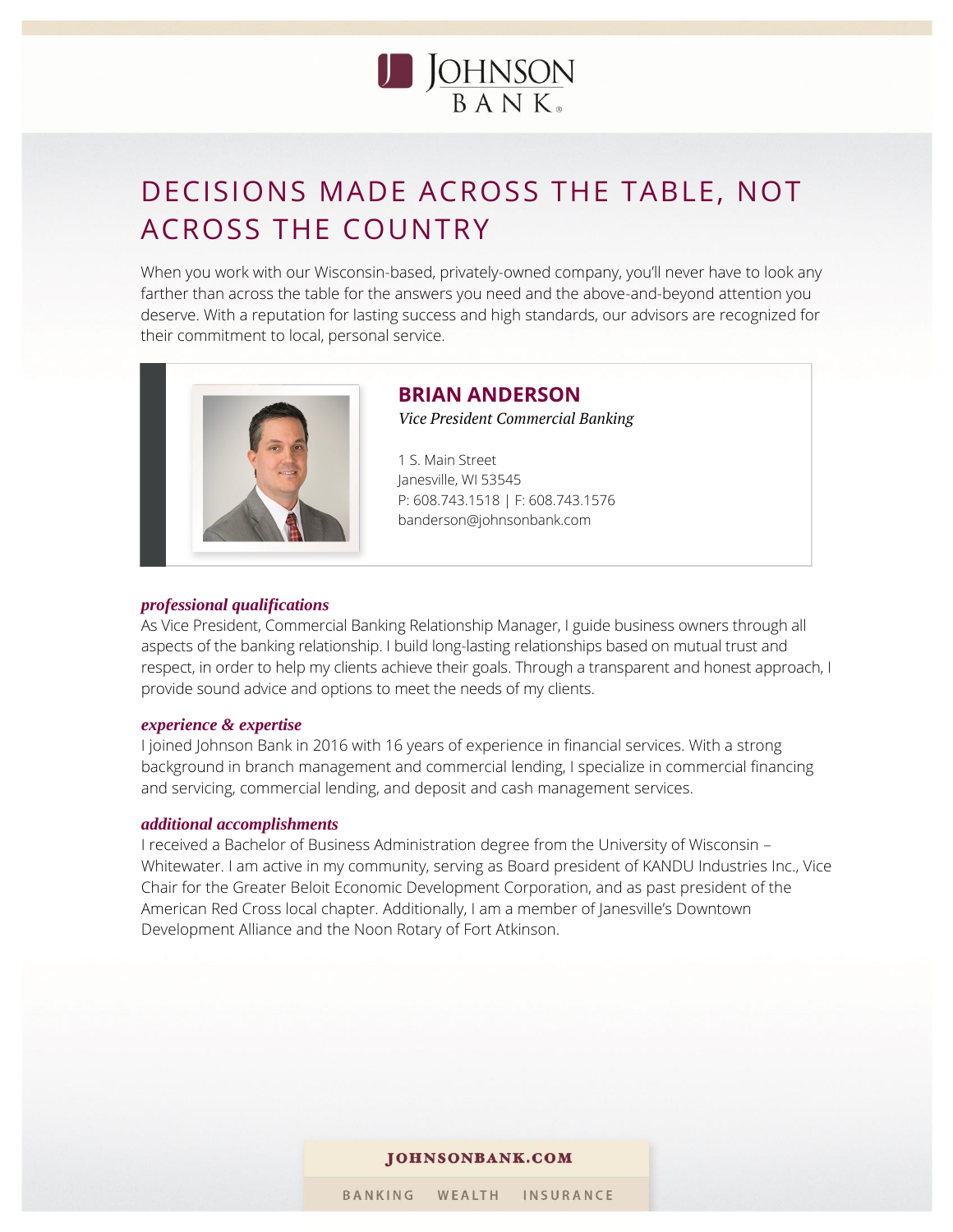#### Warren Laube Bio

Warren Laube is the President of Greenwoods State Bank. Greenwoods State Bank is a 134 year old \$170 million community bank with five locations in three communities in Southern Wisconsin. Warren holds a BS in Economics and Business Administration from the University of Wisconsin – Platteville. He is also a graduate of the Graduate School of Banking in Madison, Wisconsin. He has worked for various institutions within the finance industry from finance companies and credit unions to managing and collecting high risk farm loans with in the farm credit system. Warren was hired as Greenwoods State Bank's President in 2011. Since that time Greenwoods State Bank acquired The Bank of Monticello in Monticello, WI and Evansville, WI, Lederman and Associates of Brodhead, WI and a branch office of Associated Bank in Lake Mills. Prior to coming to Greenwoods State Bank Warren lead The Bank of New Glarus first as their Senior Lender and was named President and CEO in 2004.

Warren is active in his community serving on the Lake Mills Chamber of Commerce. Warren is married 25 years to Anne; they have three boys Bryce, Bryan, and Brett. Warren enjoys fishing, hunting and traveling with his family.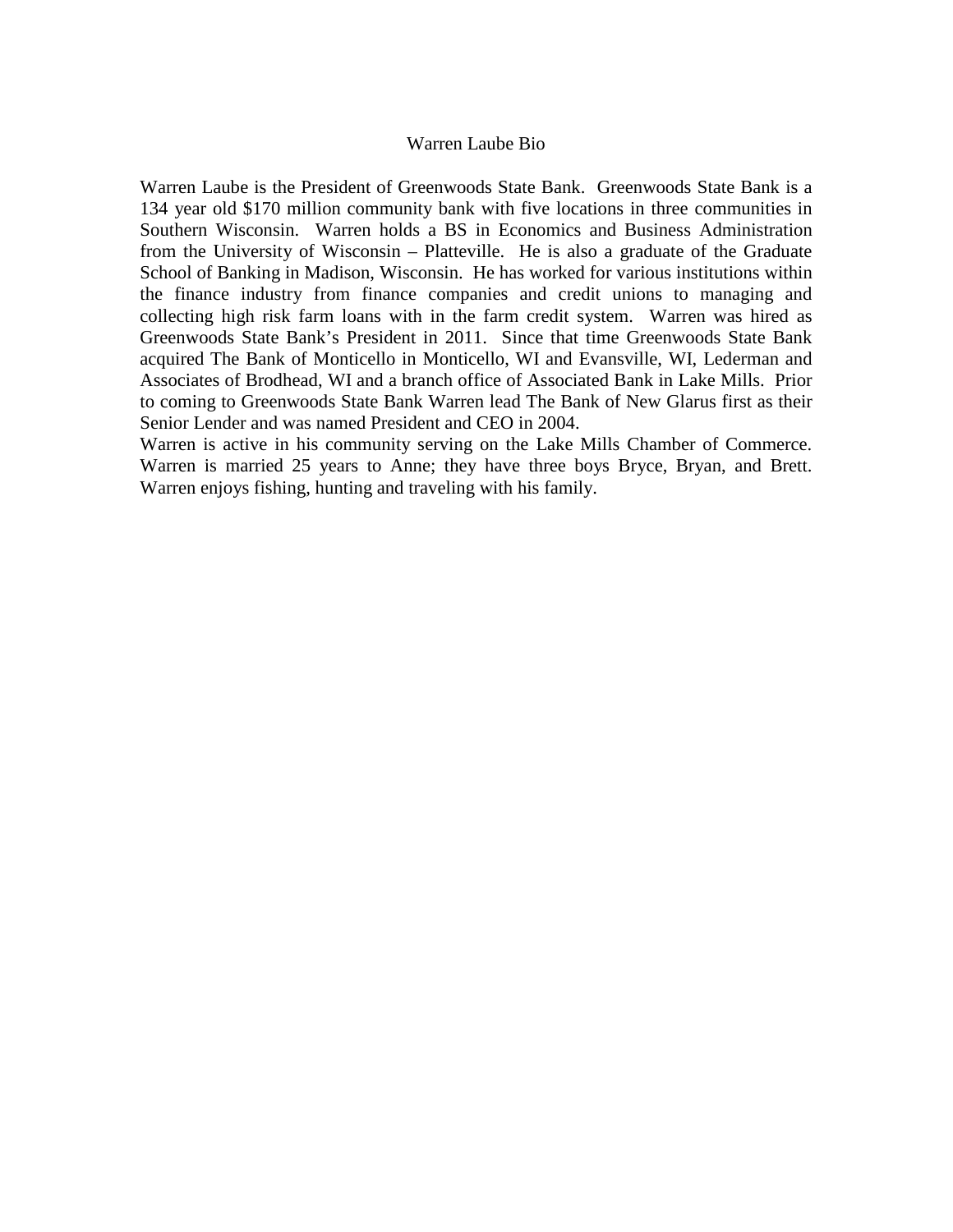

\_\_\_\_\_\_\_\_\_\_\_\_\_\_\_\_\_\_\_\_\_\_\_\_\_\_\_\_\_\_\_\_\_\_\_\_\_\_\_\_\_\_\_\_\_\_\_\_\_\_\_\_\_\_\_\_\_\_\_\_\_\_\_\_\_\_\_\_\_\_\_\_\_\_\_\_\_\_\_\_\_\_\_\_

| $\boxtimes$ Action | $\boxtimes$ Docs Enclosed                                                                       | <b>I</b> Future Review |
|--------------------|-------------------------------------------------------------------------------------------------|------------------------|
| Date: January 2017 |                                                                                                 |                        |
| Point of Contact:  | Victoria Pratt                                                                                  |                        |
| Agenda Item:       | <b>General Orders</b>                                                                           |                        |
|                    | Appointment of new members to Jefferson County Revolving Loan Fund Loan<br>Review Committee. *# |                        |
| Respective Issue:  | <b>RLF Committee Members</b>                                                                    |                        |

| Yes | No. | Abstain | Absent | C-Fort Atkinson          | Matt Trebatoski    |
|-----|-----|---------|--------|--------------------------|--------------------|
|     |     |         |        | C-Jefferson              | Tim Freitag        |
|     |     |         |        | C-Lake Mills             | <b>Steve Wilke</b> |
|     |     |         |        | C-Waterloo               | Mo Hansen          |
|     |     |         |        | C-Watertown              | John David         |
|     |     |         |        | C-Whitewater             | Pat Cannon         |
|     |     |         |        | V-Cambridge              | Veronica Rudychev  |
|     |     |         |        | V-Johnson Creek          | Kyle Ellefson      |
|     |     |         |        | <b>County Supervisor</b> | Jim Mode           |
|     |     |         |        | <b>County Supervisor</b> | Tim Smith          |
|     |     |         |        | County Supervisor        | Augie Tietz        |

Action Taken:



Motion Carried

Not Carried / Denied

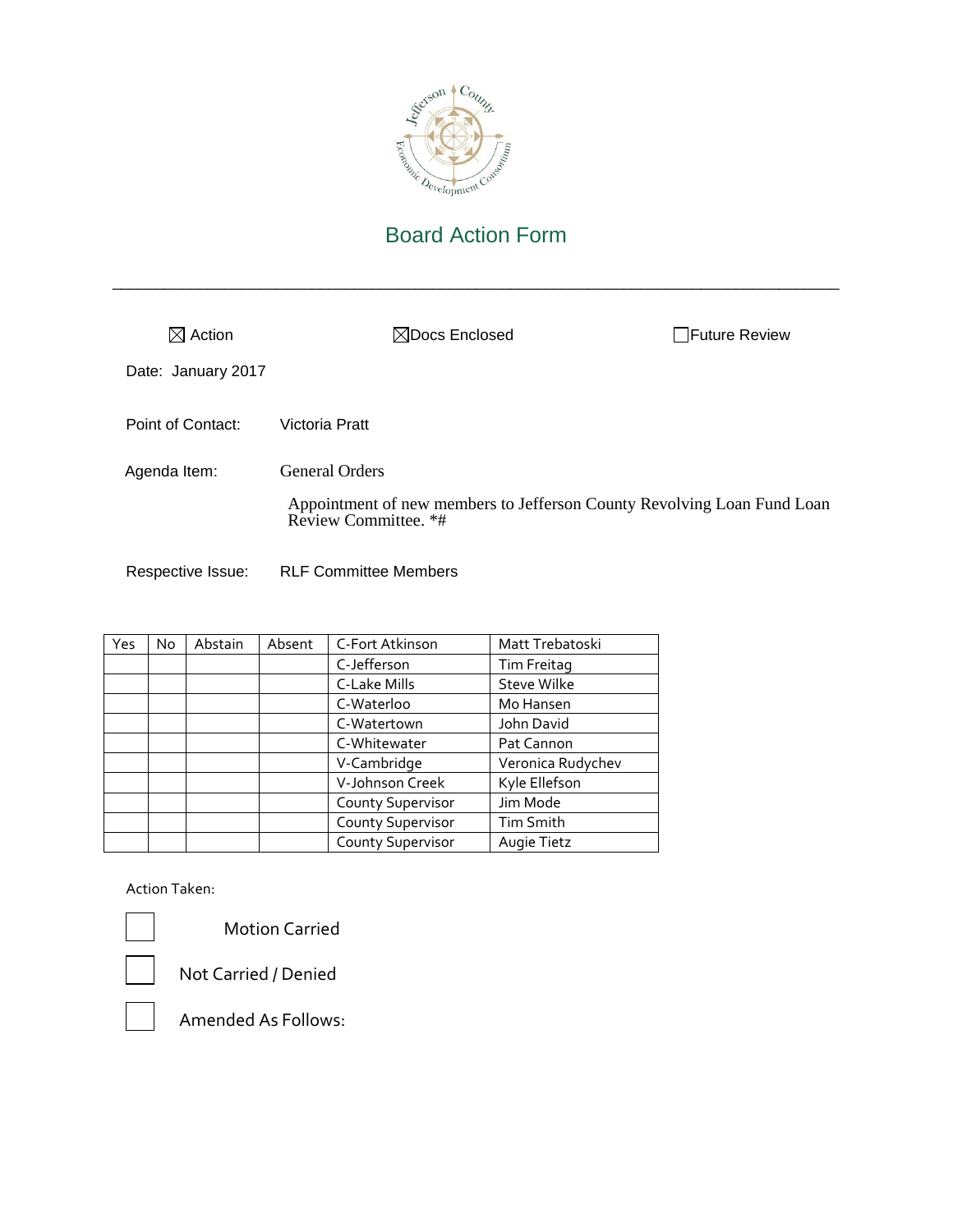# JEFFERSON COUNTY WISCONSIN ECONOMIC DEVELOPMENT REVOLVING LOAN FUND (RLF) MANUAL

AND

# LENDING GUIDELINES

Prepared by: Jefferson County Economic Development Consortium (JCEDC) 864 Collins Road Jefferson, WI. 53549

(Adopted 1/25/2017)

The US Government, through the Housing & Community Development Act of 1974, established the Community Development Block Grant (CDBG) Program and has allowed each state to administer CDBG funds for nonentitlement areas. Wisconsin previously granted CDBG funds to Jefferson County for the purpose of making Economic Development loans to various businesses, subject to the conditions in this manual.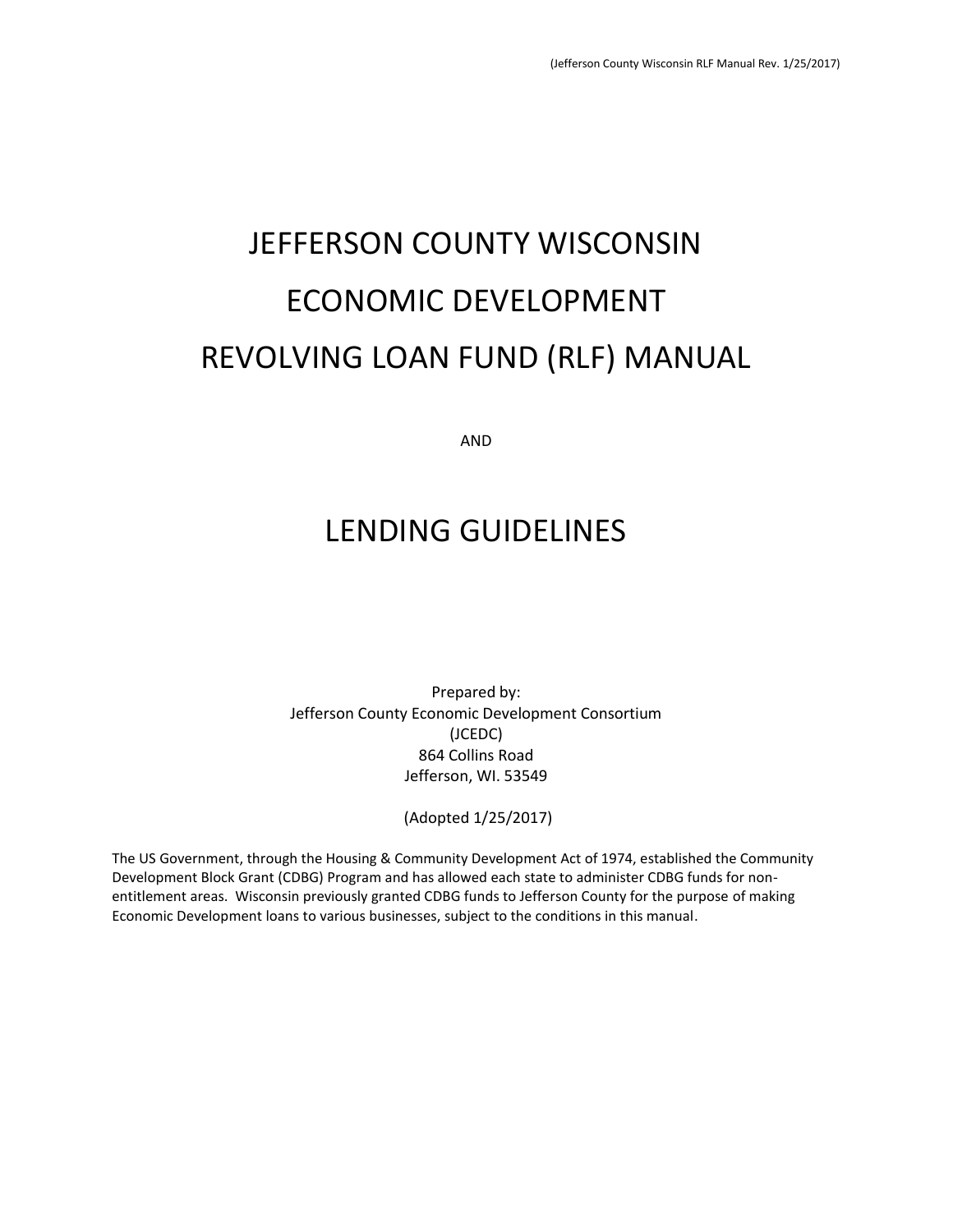### **TABLE OF CONTENTS**

| 1.1 |  |
|-----|--|
| 1.2 |  |
| 1.3 |  |
|     |  |
| 2.1 |  |
| 2.2 |  |
| 2.3 |  |
| 2.4 |  |
| 2.5 |  |
|     |  |
| 3.1 |  |
| 3.2 |  |
| 3.3 |  |
| 3.4 |  |
| 3.5 |  |
|     |  |
| 4.1 |  |
| 4.2 |  |
| 4.3 |  |
|     |  |
| 5.1 |  |
| 5.2 |  |
| 5.3 |  |
| 5.4 |  |
| 5.5 |  |
|     |  |
| 6.1 |  |
|     |  |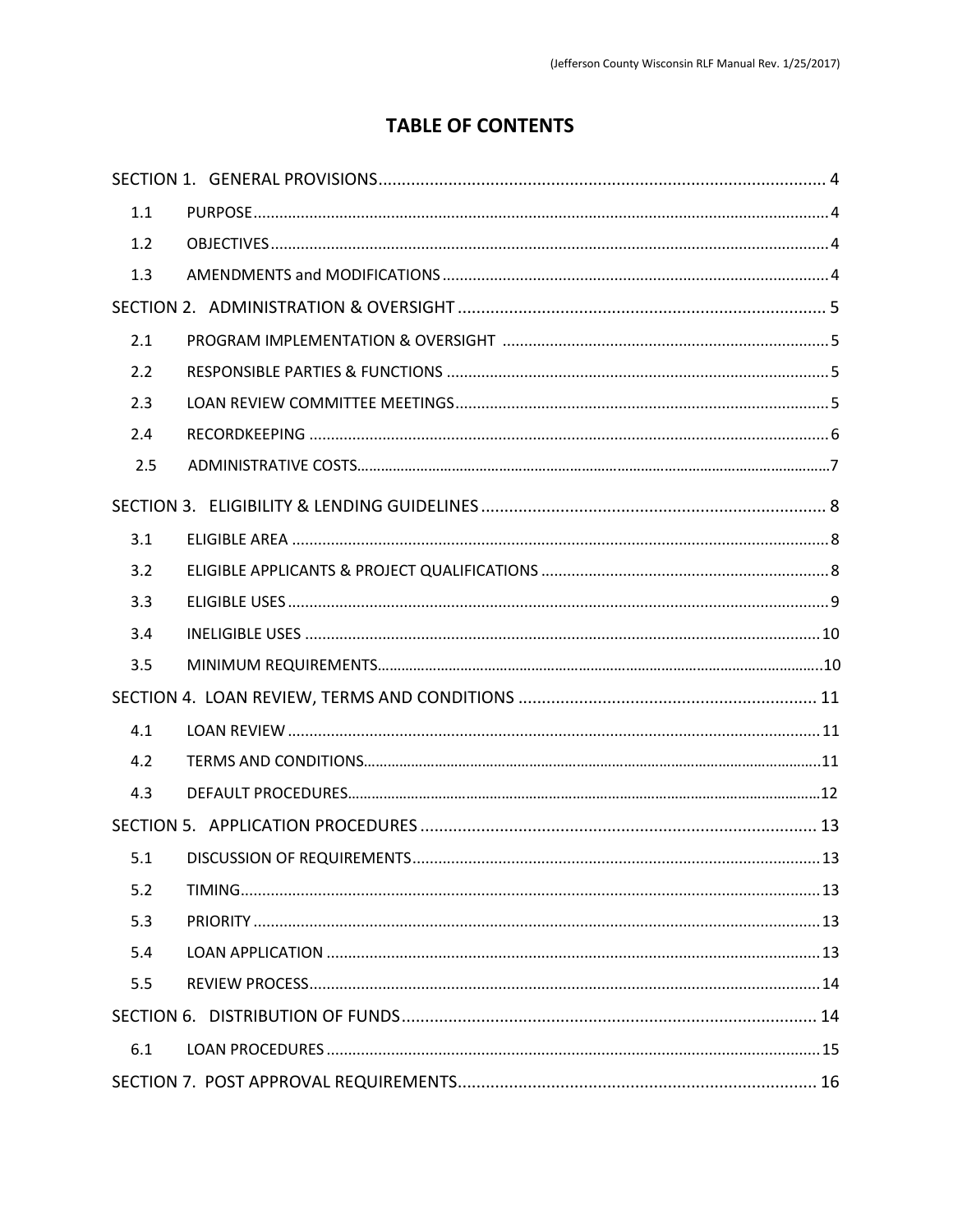| 8.1  |  |
|------|--|
| 8.2  |  |
| 8.3  |  |
|      |  |
|      |  |
|      |  |
| 10.1 |  |
| 10.2 |  |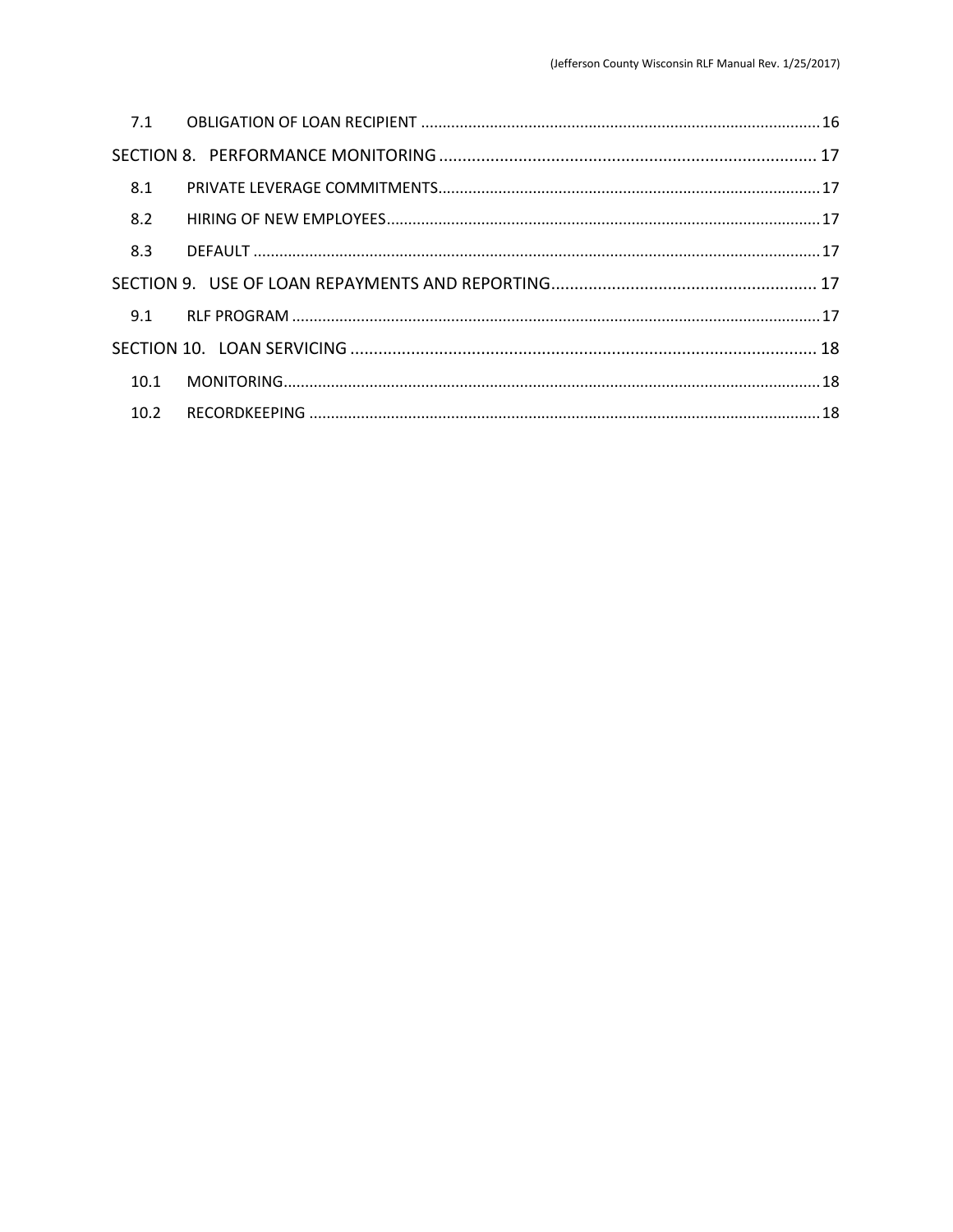#### **SECTION 1. GENERAL PROVISIONS**

#### 1.1 PURPOSE

The purpose of the policies and procedures contained within this manual, hereafter referred to as the Economic Development Revolving Loan Fund Manual and Lending Guidelines, is to present the criteria which governs the economic development activities assisted with funds made available through Jefferson County's Revolving Loan Fund (RLF) program, and to assist potential loan applicants seeking RLF funds for their projects.

#### 1.2 OBJECTIVES

Economic development activities assisted with funds made available through the RLF Program are intended to:

- (1) Encourage the creation and retention of permanent jobs at a competitive wage, appropriate to the skills and experience of the local labor force.
- (2) Encourage new private investment into Jefferson County in the form of fixed asset investment, particularly in land and buildings.
- (3) Perpetuate a positive and proactive business climate.
- (4) Encourage the retention and expansion of existing businesses and attract desirable new businesses.
- (5) Support a diverse mix of employment opportunities and to minimize seasonal or cyclical employment fluctuations.
- (6) Encourage the development and use of modern technologies that increase productivity and efficiency.
- (7) Encourage Agricultural-related businesses to invest in capital improvements to increase production.

#### 1.3 AMENDMENTS and MODIFICATIONS

Jefferson County may from time to time amend the provisions imposed by the policies and procedures contained within the RLF manual. Amendments are subject to approval by the Wisconsin Department of Administration, which administers the Wisconsin Community Development Block Grant (CDBG) Program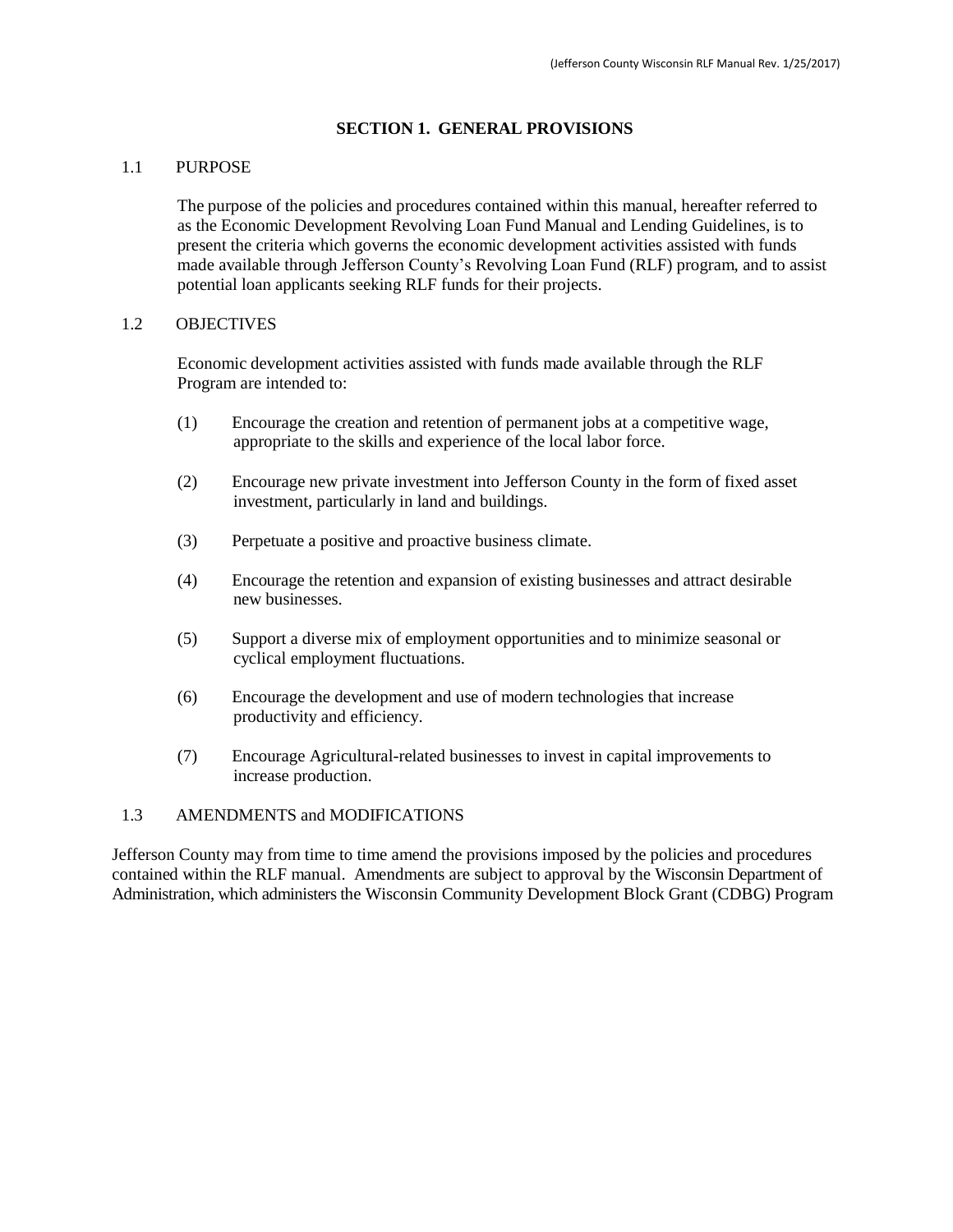#### **SECTION 2. OVERSIGHT & ADMINISTRATION**

#### 2.1 PROGRAM IMPLEMENTATION AND OVERSIGHT

The Jefferson County Economic Development Consortium (JCEDC) is the designated entity authorized by the County Board of Supervisors to manage loan generation, market the County's RLF program and provide guidance and assistance to potential program applicants. The Executive Director for the JCEDC is the RLF Administrator. The County Finance Director manages the financial accounting and reporting functions on outstanding loans. The County Corporation Counsel is responsible for creating all documents necessary to execute the loan, and is involved as needed on any actions necessary to remedy deficiencies or defaults.

#### 2.2 RESPONSIBLE PARTIES AND FUNCTIONS

- (1) Jefferson County has established a Loan Review Committee comprised of individuals who represent broad Community interests and have special expertise and knowledge of commercial lending and economic development processes. The Loan Review Committee shall consist of not less than 3 members and not more than 5 members.
- (2) The Loan Review Committee is authorized to review, select and recommend loan applications to the governing body for final approval. The Committee shall also have the authority to make policy recommendations for the administration of the program. Periodic activity reports prepared by the County Finance Director shall be provided by the RLF Administrator to the Jefferson County Board of Supervisors.
- (3) The JCEDC Staff shall explain the Program to prospective applicants, provide written information, assist applicants in completing applications, and process requests for financing. The staff shall counsel or guide loan applicants to other more appropriate technical and financial resources when the loan applicant has needs beyond those available from the RLF program. The JCEDC Staff will evaluate all loan requests and assess whether an environmental review is necessary. Staff will provide guidance and counseling to applicants on all costs associated with applying for RLF funds, including the environmental review process, timeline and costs.
- (4) The County Finance Director shall periodically review all financial statements and loan amortization schedules of RLF loan recipients, review and approve documentation of business expenditures financed with RLF proceeds, record RLF security instruments, maintain the RLF accounting records which shall be segregated from other Jefferson County accounts, and report semi-annually to the Wisconsin Development of Administration regarding the use of the RLF funds. The JCEDC staff shall record RLF security instruments.
- (5) The Jefferson County Corporation Counsel shall prepare all loan agreements, review all promissory notes and mortgage or lien instruments, and counsel Jefferson County on default matters.
- (6) The County Finance Director shall be responsible for the maintenance of all other records for the local RLF, particularly those related to the expenditures of the RLF monies for program administration purposes.

#### 2.3 LOAN REVIEW COMMITTEE MEETINGS

Committee meetings shall be held on an as-needed basis. Pursuant to Section 19.84, Wisconsin Statutes, all Committee members and the general public shall be given prior notice of each meeting. A majority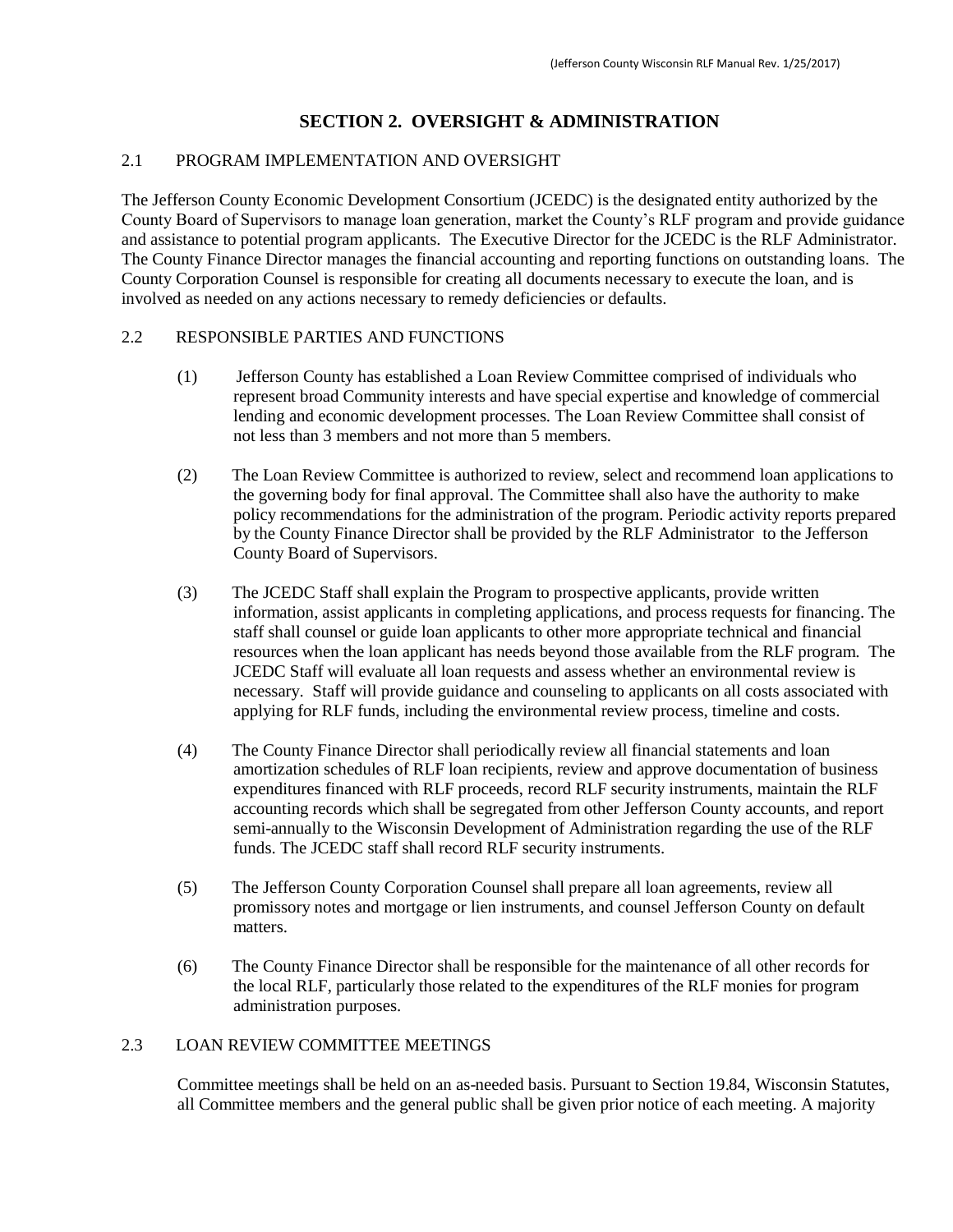of the Committee in attendance at a meeting constituting a quorum shall be required for official Committee action.

#### 2.4 RECORD KEEPING

Written records of program activities, including RLF Committee meetings, loan applications, and related documents, shall be maintained in appropriate files. All files shall be maintained in a secure place with limited access by authorized personnel. The Jefferson County Corporation Counsel shall be consulted regarding compliance with state and county public records laws and records retention requirements.

The following files shall be established and maintained for each loan recipient:

- (1) Loan Application File: This file contains all applications, business financial statements, personal financial statements, credit reports, business plan documents, and other supporting loan information submitted to Jefferson County, including all applicable correspondence.
- (2) Loan Recommendation File: This file contains a summary of the analysis, recommended actions for the application, and a copy of the minutes from the Loan Review Committee meeting summarizing the action taken on the loan request.
- (3) Loan Closing File: This file contains copies of all loan-closing documents. All legal documents from the loan closing, including security instruments, the note and other applicable correspondence, shall be placed in a locked, fireproof safe. The Jefferson County Corporation Counsel shall be involved in helping create and complete this file to ensure complete loan documentation. Copies of the loan closing documents and an amortization schedule will be provided to the loan recipient, along with an invoice, if applicable, for loan closing and servicing fees.
- (4) "Tickler File" System: A tickler file system shall be established and maintained to ensure that loan repayments, financial information, the loan agreement, UCC updates, and other time sensitive documentation requirements are tracked and obtained as required. The system shall include the following monthly coded index files:
	- 1) Expiration dates for property, casualty and life insurance policies;
	- 2) Due dates for all financial statements;
	- 3) Expiration dates for UCC financing statements, the reminder to update being at least 45 days prior to the expiration of the UCC filing on hand;
	- 4) Scheduled dates of annual loan performance and covenant reviews;
	- 5) Dates for site visits;
	- 6) Due dates for property tax payments and dates by which Jefferson County expects to hear from the applicant regarding confirmation of payment of taxes;
	- 7) Review dates for job monitoring; and
	- 8) Dates on which loan recipients will be notified of scheduled changes in the loan amortization schedule per loan agreements.
- (5) Financial Statement File: This file contains the business' periodic financial statements as required by the loan covenants with a statement indicating that the County Finance Director reviewed the data.
- (6) Progress Report File: Loan recipients are required to submit periodic progress reports during the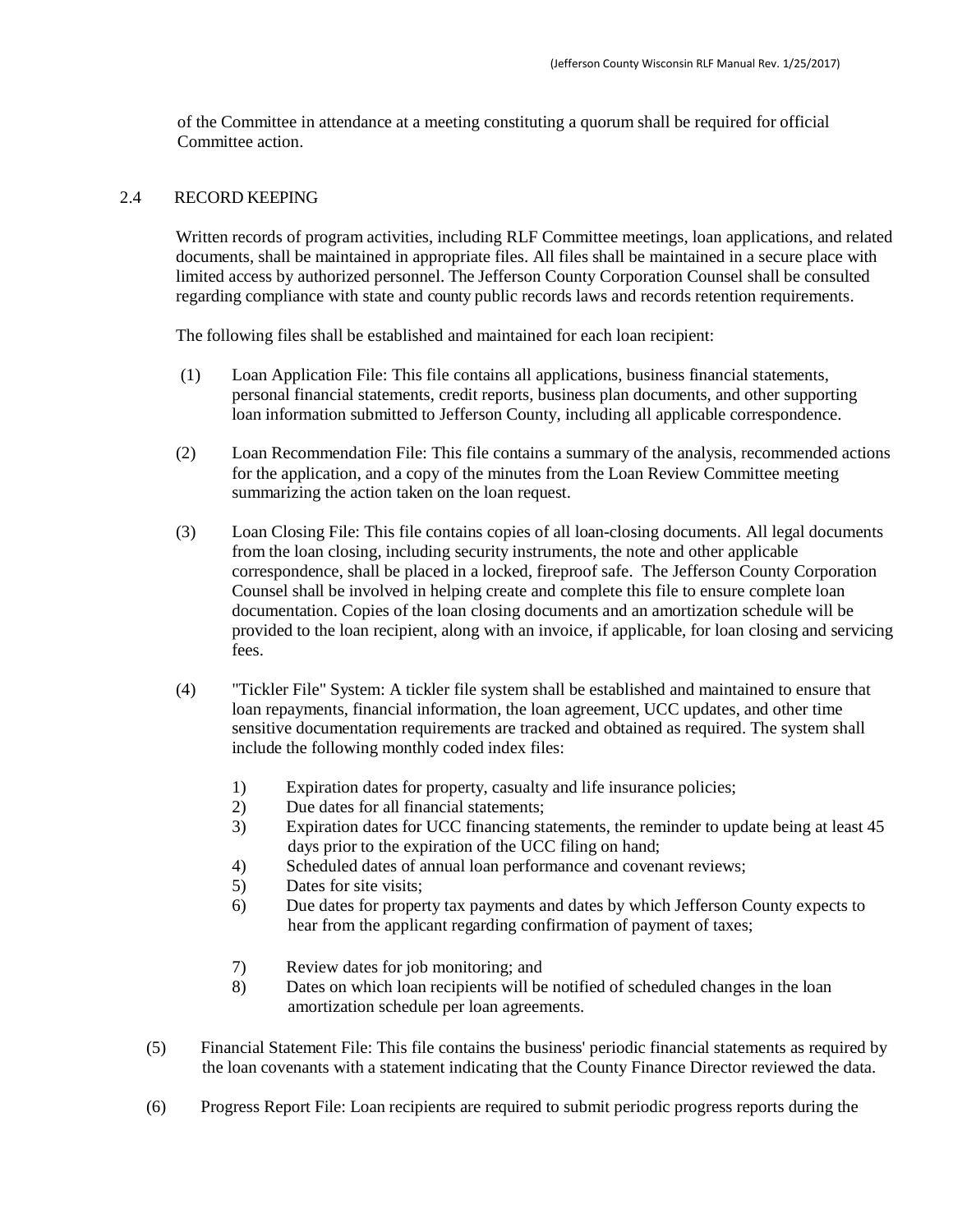outstanding term of the loan to the JCEDC. JCEDC Staff shall make periodic site visits to verify information in the progress report and financial statements. These site visits shall be documented for the file.

- (7) Site Visit File. Site visits shall be conducted periodically to each loan recipient, the scheduling of which depends on the nature of the project. A summary of the site visits will be placed in the file, particularly highlighting any information that can help in rating the overall condition/risk of the loan.
- (8) Repayment Monitoring File: This file includes the loan amortization schedule, status of payments, and the outstanding balance of the loan. Observations suggesting concerns or problems shall be reported to the RLF Committee. . Payments will be automatically withdrawn from designated Borrower account on an agreed-upon date by the County Finance Director. The RLF Administrator will be notified of withdrawals each month.
- (9) Loan Review File: All loans will be reviewed annually and/or at times as deemed necessary by Jefferson County. The review shall follow receipt of the fiscal year-end financial statements, the yearend progress reports, and site visits. A report on the loan review shall be in the file and address the following: timeliness of payments; condition of collateral securing the loan and status of security documents (i.e. mortgages, UCC filings); overall financial condition of the business; the presence of material liens or lawsuits; and violations of loan covenants and suggested corrective actions as needed.

#### 2.5 ADMINISTRATION COSTS

Reasonable administrative funds may be withdrawn from the RLF to cover personnel costs and other administrative expenses. Local funds may be used in situations when loan repayments are insufficient to cover administrative costs. Administrative expenses of up to twenty (20) percent of program income may be used for direct loan administrative costs. In addition to paying costs for RLF administration, these funds may be used for the following:

- (a) Legal costs.
- (b) Consulting fees for credit analysis, business plan reviews and technical assistance.
- (c) Office supplies, copying, typing, mailing, and related costs.
- (d) Training costs.

To generate additional revenue to cover administrative costs, the JCEDC may establish loan origination fees, closing fees, servicing fees, and other fees associated with processing an application or servicing a loan. All fees collected will be deposited into the RLF. The accounting of the fee revenue deposited into the RLF shall include separate line items to track administrative expenses recovered.

#### **SECTION 3. ELIGIBILITY & LENDING GUIDELINES**

3.1 ELIGIBLE AREA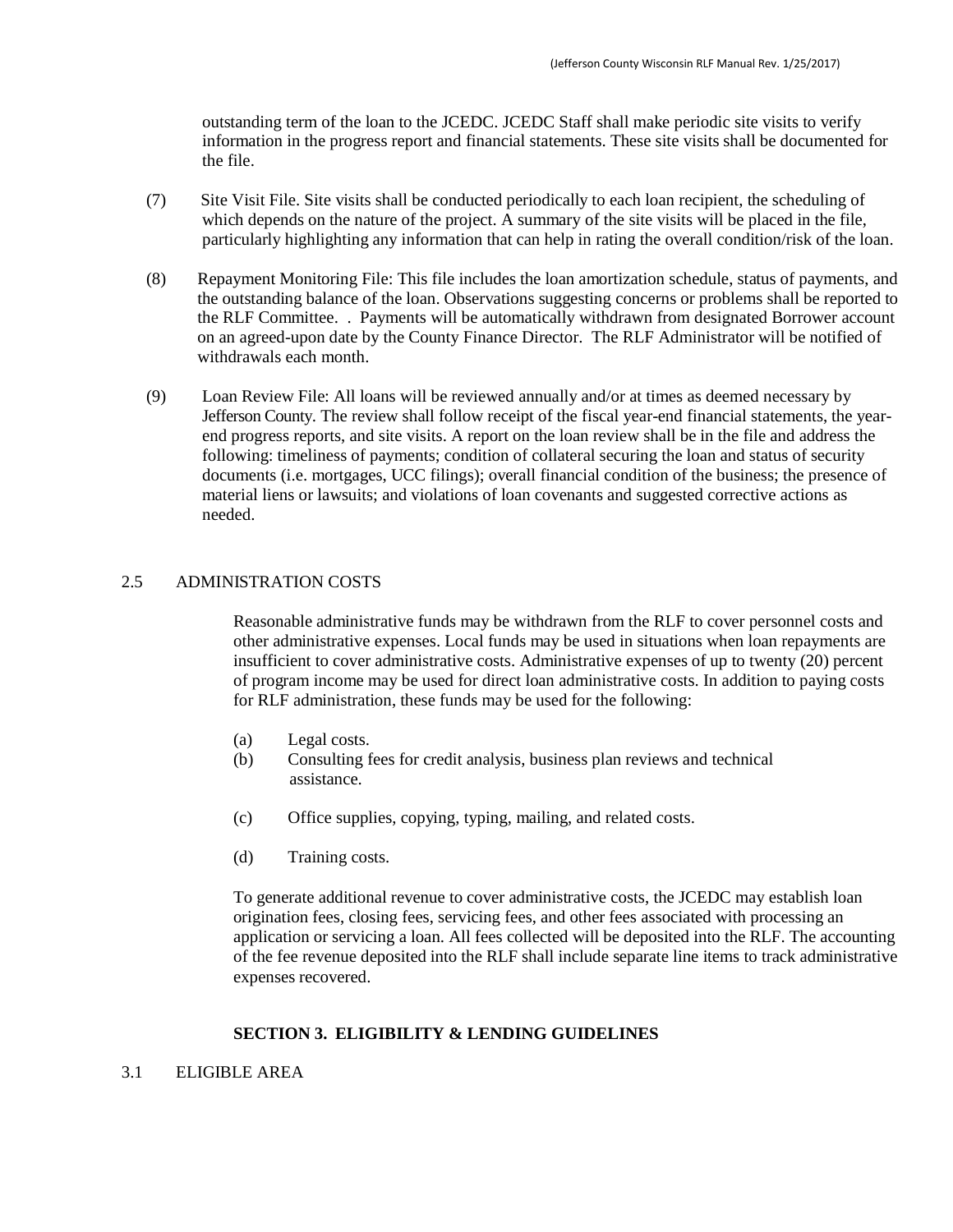The RLF program is open and available to eligible applicants within the corporate limits of Jefferson County.

#### 3.2 ELIGIBLE APPLICANTS & PROJECT QUALIFICATIONS

- (1) Applicants must be named as an owner, sole proprietor, Chief Executive Officer or other officer authorized by the business to enter into contracts with the County of Jefferson on behalf of the business seeking assistance.
- (2) Eligible applicants will be representatives of legitimate for-profit businesses or proposed forprofit businesses, not engaging in the activities listed in section 3.4 of this document.
- (3) Applicants shall not be disqualified based on age, race, color, creed, religion, sex, national origin, ancestry, handicap, physical condition, developmental disability as defined in s. 51.01( 5), Wis. Stats., marital status, sexual orientation, or other form of discrimination prohibited by the laws of the State of Wisconsin or the United States of America.
- (4) Loan amounts requested must be consistent with the following criteria:
	- a. Loans cannot exceed 25% of total project costs;
	- b. Loan requests are tied to jobs affected at a rate of \$20,000 per FTE (full-time equivalent) employee. The Loan Review Committee may, at its discretion, raise the amount up to \$35,000 per FTE employee.
	- c. Jobs affected (created or retained) through this project loan request must be documented as created or retained within 24 months of the loan closing. Failure to do so may result in the applicant being forced to pay back the entire loan within 30 days of not meeting the 24 month deadline.
- (5) Applicants must submit a check for \$250 payable to the JCEDC, along with a completed application and all required attachments. If the loan is approved, \$100 of the \$250 will be applied toward repayment of the loan. If the project requires an environmental review, applicant will be responsible for all costs associated with the environmental review process.\*
- (6) Applicants with existing businesses will provide full financial information for three (3) years prior to the application date and financial projections for the next two years. Applicants seeking assistance for proposed new businesses will provide personal financial information for three years prior to the application date and financial projections for the next three years..
- (7) Applicants will provide a description of the jobs to be created or retained by their project. The applicants must project the number of full-time positions for the first 3 years of their project. Fulltime positions will be determined by adding up all hours worked by all employees affected (new jobs created or existing jobs retained by this project) and dividing by 2080.
- (8) Applicants must provide a description of the property and proof of ownership, if presently owned, to be used as collateral to secure the financing sought.
- (9) Applicants must enter into an Authorization Agreement for Automated Debits/Deposits.
- (10) In cases where the RLF does not have sufficient loan funds available to meet the gap financing need of the project, the JCEDC will work to identify other alternatives to close the financing gap.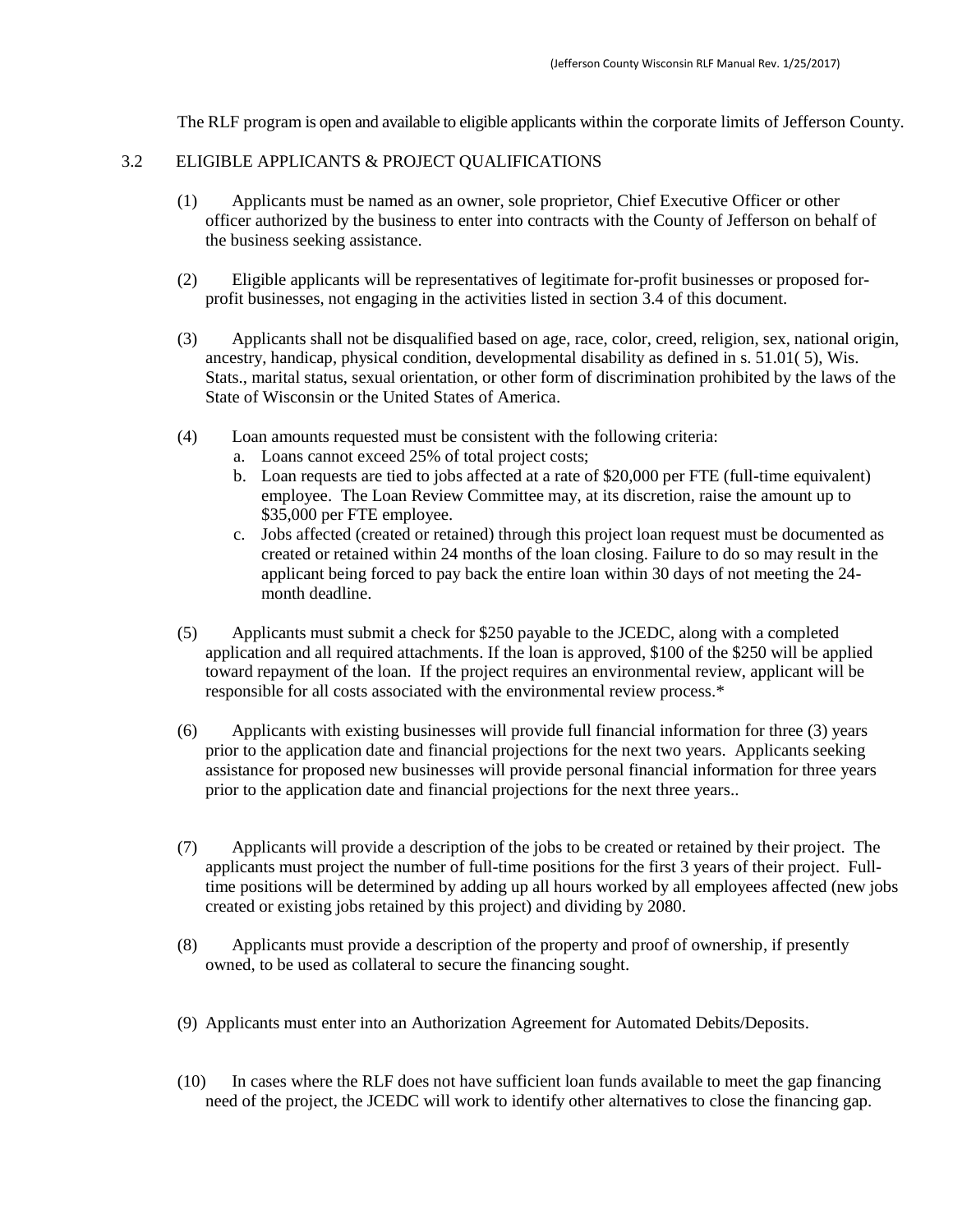These may include, but are not limited to:

- a. Wisconsin Economic Development Corporation (WEDC) Funds
- b. Other Municipal Revolving Loan Funds
- c. Industrial Revenue Bonds
- d. CDBG, Economic Development Grants, State of WI

\*environmental reviews are generally necessary for projects requesting loan funds for the purchase or rehabilitation of real estate.

#### 3.3 ELIGIBLE USES

Program loans shall generally provide gap financing for eligible projects that will result in creating or retaining jobs in Jefferson County. Gap financing may be used for the following activities:

- (1) The acquisition of land, buildings, and fixed equipment.
- (2) Site preparation and the construction or reconstruction of buildings or the installation of fixed equipment.
- (3) Clearance, demolition, or the removal of structures or the rehabilitation of buildings and other such improvements.
- (4) The payment of assessments for sewer, water, street, and other public utilities if the provision of the facilities will directly create or retain jobs.
- (5) Working capital for inventory and/or direct labor costs.
- (6) Purchase of livestock, machinery or equipment necessary to significantly increase long-term productivity outcomes for ag-related businesses.

#### 3.4 INELIGIBLE USES/USERS

Program funds shall not be available to certain applicants or for the activities as described below:

- (1) Refinancing or consolidating of existing debt.
- (2) Specialized equipment that is not essential to the business operation.
- (3) Residential building construction or reconstruction (unless such reconstruction is intended to convert the building to a business or industrial operation).
- (4) Routine maintenance projects.
- (5) Professional services such as feasibility and marketing studies, accounting, management services, and other similar services. Legal services incurred in the closing of a RLF loan are an eligible use.
- (6) Land/property/stocks deemed to be speculative investments or similar companies.
- (7) Real estate investment companies.
- (8) Lending institutions.
- (9) Gambling operations.
- (10) Any expenditure related to the project but occurring prior to the loan application being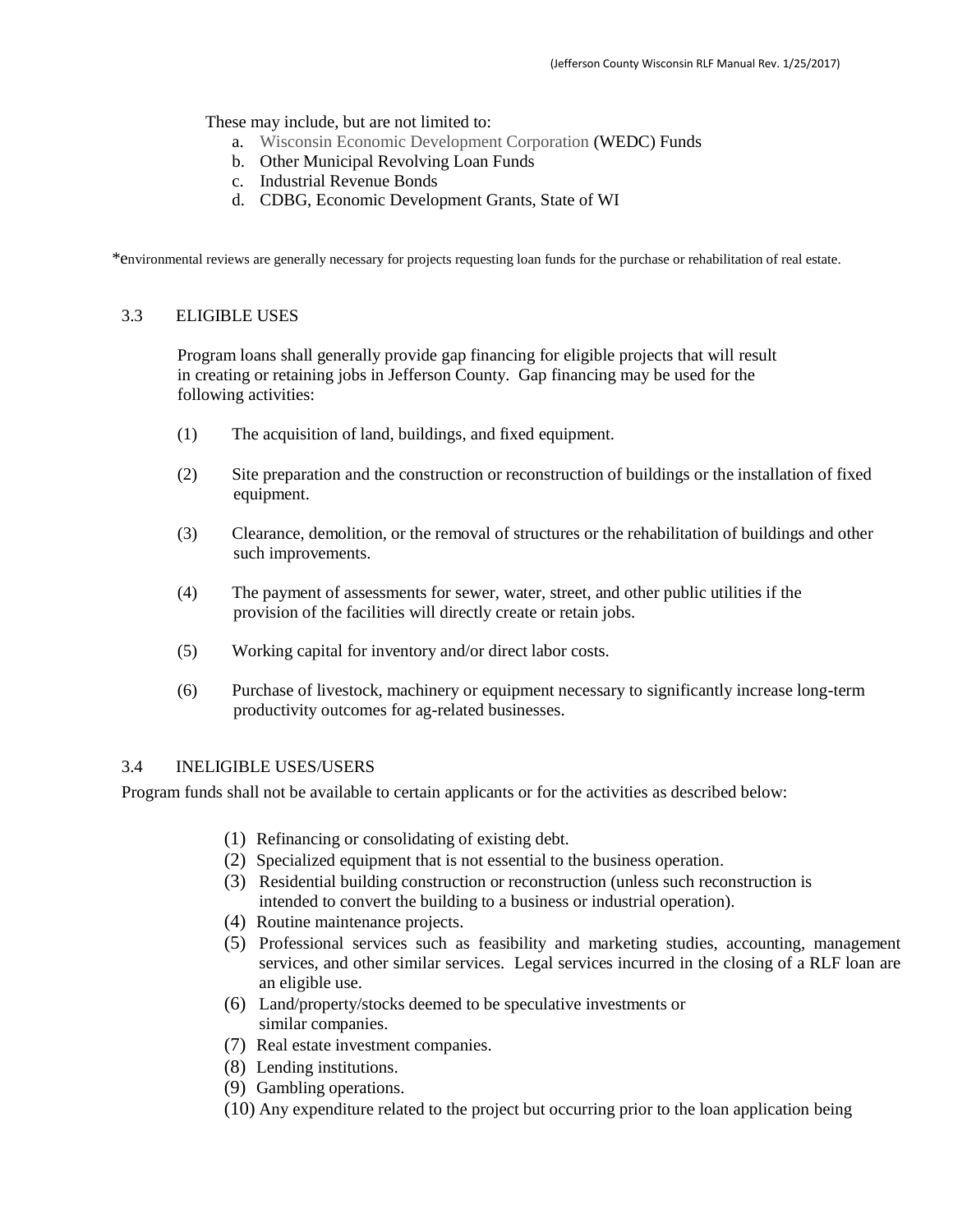approved by the Loan Review Committee.

- (11) Other businesses not serving the interests of Jefferson County.
- (12) Members of the governing body, loan review board, or any other County official, employee, or agent who exercises decision-making functions or responsibilities in connection with the implementation of this program.
- (13) Loans that are in conflict with Section 946.13 of the Wisconsin Statutes (Private Interest in Public Contract Prohibited). The Loan Review Committee reserves the right to identify other ineligible uses for the program.
- (14) Applicants with outstanding property tax liabilities are ineligible.

#### 3.5 MINIMUM PROJECT REQUIREMENTS

To be eligible for funding, a proposed project must meet all of the following minimum requirements:

- (1) Private Funds Leveraged. The applicant must leverage a minimum of one dollar (\$1.00) of private funds for every one dollar (\$1.00) of loan funds requested. Higher leverage may be required at the discretion of the Loan Review Committee.
- (2) Cost Per Job Created. At least one (1) full-time permanent position or full-time equivalent must be created for every \$20,000 of program funds requested. The Committee may require lower job cost where warranted, (i.e. taking into consideration type of jobs, hourly wage, etc.).
- (3) Financial Feasibility and Business Viability. The applicant must demonstrate that the proposed project is viable and the business will have the economic ability to repay the funds.
- (4) Low and Moderate Income (LMI) Benefits. Project applications must demonstrate the ability to meet the CDBG National objective of benefiting low to moderate income households. The objective mandates that at least 51% of the project jobs will be held by or made available to persons in qualified LMI households. LMI qualifications are issued annually by County. LMI households are those with a combined income of less than eighty (80) percent of the median household income, for the County where the project is located.
	- $\triangleright$  The applicant must document that at least 51% of either hired or receiving first consideration for hiring, were qualified LMI persons. "Received First Consideration" means the applicant documents and uses a hiring practice that demonstrates that at least 51% of individual interviewed for such positions are qualified as LMI. Hiring practices must postings of available positions with the local Job Service Office or Workforce Development Boards.
	- The following documentation evidencing compliance must be collected: (Please see Attachment 1 for current year LMI guidelines for Jefferson County)

A listing of all job titles planned to be available to LMI individuals. Applicant should have a written plan for providing 'first consideration' for jobs as described above, that ensures that at least 51% can be filled by LMI individuals; proof that at least 51% of LMI qualified individuals were given first consideration for jobs; documentation of the hiring process used, a list of the LMI individuals interviewed for particular positions that is aligned with the criteria in Attachment 1.

- (5) Compliance with Applicable Laws. Applicants shall comply with all applicable local, state, and federal laws and codes. These include, but are not limited to:
	- $\blacktriangleright$  Federal CDBG Regulations 24 CFR 570;
	- $\triangleright$  Allowable Use of Funds Omni Circular;
	- Davis Bacon Act (Act 40-USC 276a-276 a-5; USC 327-333);
	- Acquisition/Relocation (CH 32 WI Statutes; Uniform Relocation Assistance & Real Property Acquisition Policies Act of 1970, as amended; 49 CFR 24 Sec.  $104(d)(1)$  &  $106(d)(7)$  of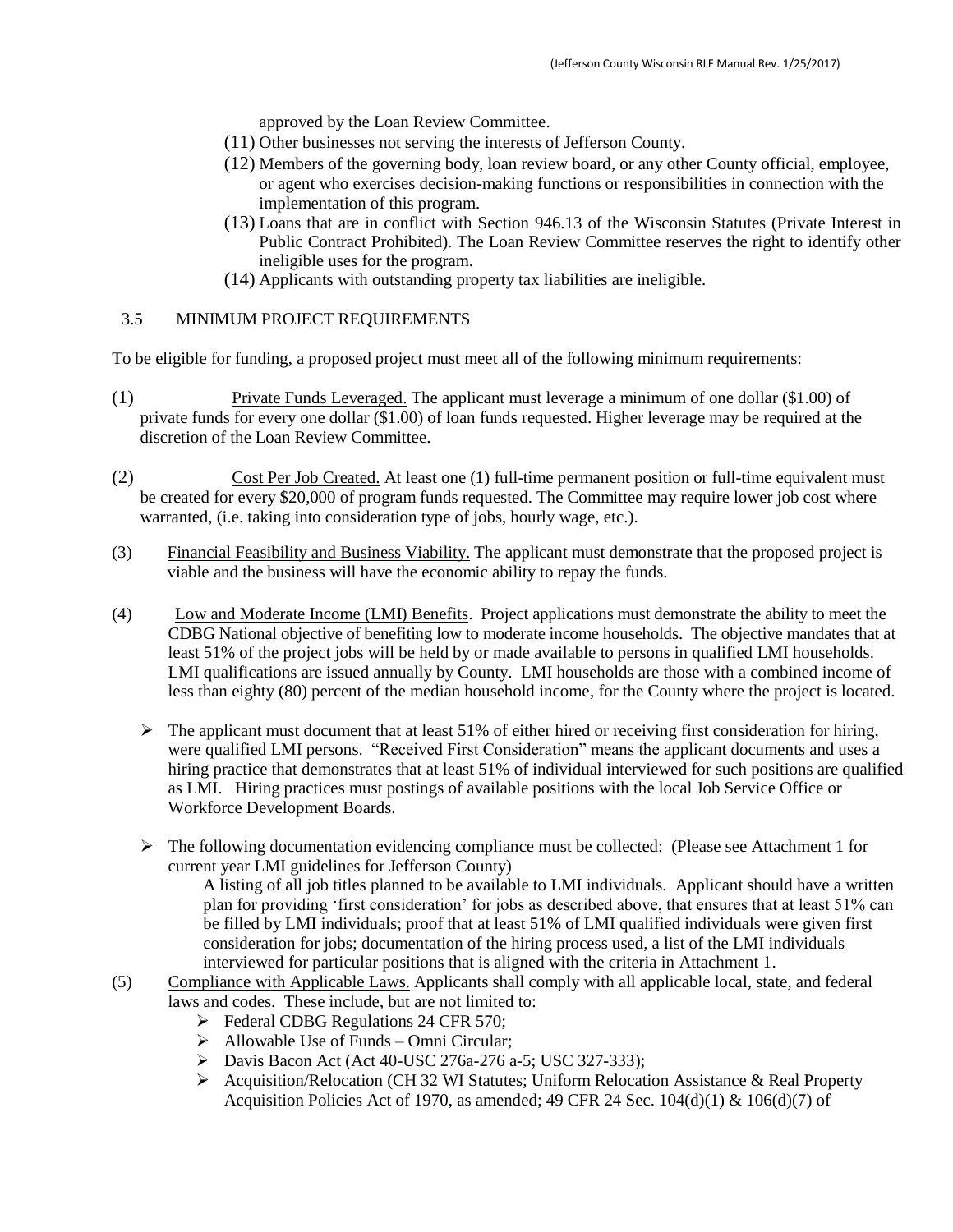HCDA;

- $\triangleright$  Lobbying Sec. 319 of public law 101-102; 24 CFR 87 Appendix A & B; and
- Monitoring 24 CFR 85.10 (e) & 84.53 (e).
- (6) Project Completion. Projects shall be completed within 24 months from the date of the loan approval. Applicants shall provide the Jefferson County a project implementation schedule not exceeding 24 months for project completion and job creation, and maintain the positions created for 24 months.
- (7) Federal Anti-Piracy. The applicant must certify that it does not have immediate plans to relocate jobs in violation of CDBG Anti-Piracy regulations. The following language will be included in all agreements with the applicant. "The applicant certifies that it is in compliance with and will maintain compliance with CDBG Anti-Piracy regulations as stated in 24 CFR 570.482(h). Violation of this regulation will constitute an Event of Default."

#### **SECTION 4. LOAN REVIEW, TERMS AND CONDITIONS**

#### 4.1 LOAN REVIEW

Once all information is received by the JCEDC, a meeting of the Loan Review Committee will be arranged. The applicant(s) will be required to attend this meeting. The Loan Review Committee is responsible for reviewing, approving and making recommendations for approval to the Jefferson County Board of Supervisors. All loans require County Board approval. Meetings of the Loan Review Committee are scheduled as needed. The County Board of Supervisors normally meets monthly on the second Tuesday evening of the month.

Following the first meeting of the Loan Review Committee, committee members may request additional information and a second meeting may be needed prior to a recommendation to the County Board. Committee meetings are subject to the Wisconsin Open Meetings law which requires at least 24 hours public notice prior to the meeting. The discussions of the Loan Review Committee may be conducted in closed session in the discretion of the Committee pursuant to s.19.85 (1)(e) Wis. Stats. The County Board may also adjourn to closed session when reviewing and discussing financial matters as they relate to a loan request.

#### 4.2 TERMS AND CONDITIONS

Once approved by the County Board, the Jefferson County Corporation Counsel prepares the loan documents required for the individual loan. These documents may include, but are not limited to, the following:

- (1) Real estate mortgage;
- (2) Assignment of land contract;
- (3) Term loan agreement;
- (4) General Security Agreement;
- (5) UCC Filing with Secretary of State;
- (6) General Business Agreement;
- (7) Personal Guarantee;
- (8) Authorization Agreement for Automated Debits/Deposits

(9) Any other documents deemed necessary by the Jefferson County Corporation Counsel.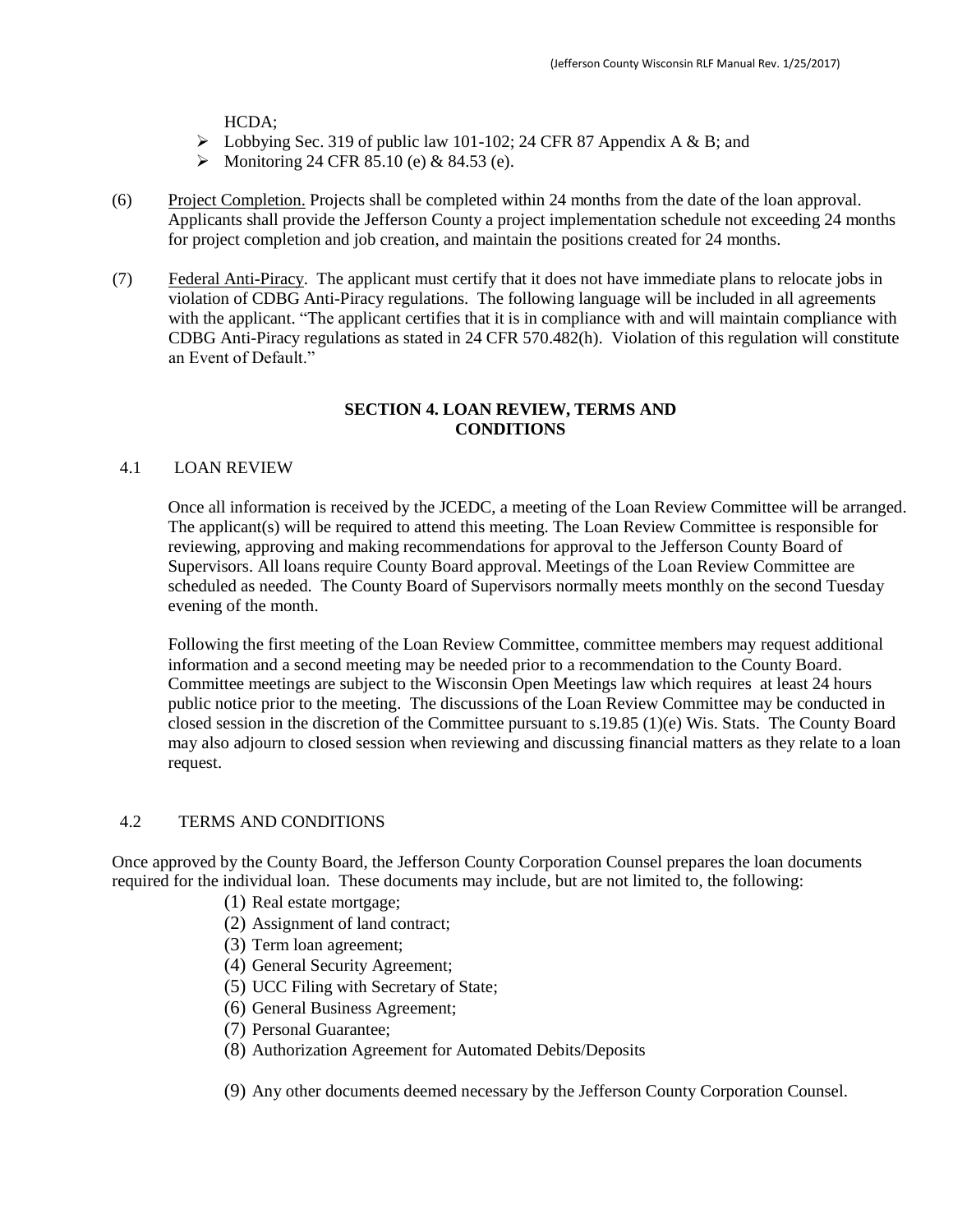The County Board reserves the right to set all of the other terms of the loan. The Term Loan Agreement will spell out all of the guidelines of the loan; define default and the consequences of such action. The Agreement will enumerate how the funds will be expended and the required bookkeeping system for the loan recipient.

The applicant must agree that he/she will not discriminate against any employee, applicant for employment, supplier or contractor due to age, race, color, creed, religion, sex, national origin, ancestry, handicap, physical condition, developmental disability as defined in s. 51.01( 5), Wis. Stats., marital status, sexual orientation, or other form of employment discrimination prohibited by the laws of the State of Wisconsin or the United States of America.

Loan terms and conditions shall be structured on need and ability to repay. The Loan Review Committee and the JCEDC shall determine loan terms and interest rates on an individual basis. Unless the Loan Review Committee and JCEDC determine otherwise, there shall be two interest rates are available to applicants. Borrowers who start repayments immediately following the loan closure will pay two percent (2%) for the entire amortization of the loan. Borrowers choosing to defer payments of principal and interest for six-months will pay four percent (4%) for the entire amortization period of the loan. The length of the amortization schedule will be determined by the Loan Review Committee in conjunction with the applicant, and is dependent upon the amount of the loan; the type of project assisted and the number of jobs affected and will require County Board approval. Minimum standards shall include the following:

(1) Loan Amount. Loan amounts are subject to the availability of program funds. No loan request exceeding 25% of total project costs will be considered.

- (2) Interest Rate. The interest rate shall be established by the Loan Review Committee.
- (3) Terms for Loans.
	- (a) Working capital loans shall have a maximum term of seven years.
	- (b) Loans for machinery, equipment and fixtures shall have a maximum term of ten years.
	- (c) Real estate loans shall have a maximum term of 12 years which can be amortized over 20 years with the option of refinancing for an additional 8 years.
	- (d) Loans shall not have a term longer than the terms of the other private financing in the project.
- (4) Period of Payment. Terms may include longer amortization schedules with balloon payments. Amortization schedules shall be set up for monthly payments.
- (5) Repayment. Payment of interest and/or principal may be deferred during the implementation period of the assisted activity if merited in the loan application. Interest may accrue during the deferment period and may be paid in full or added to the principal amount of the loan. Following the deferral period, interest and principal shall be paid for the remaining term of the loan.
- (6) Prepayment. There shall be no prepayment penalties.
- (7) Collateral. Jefferson County will have the highest priority on assets securing the loan to ensure that RLF loans are adequately secured.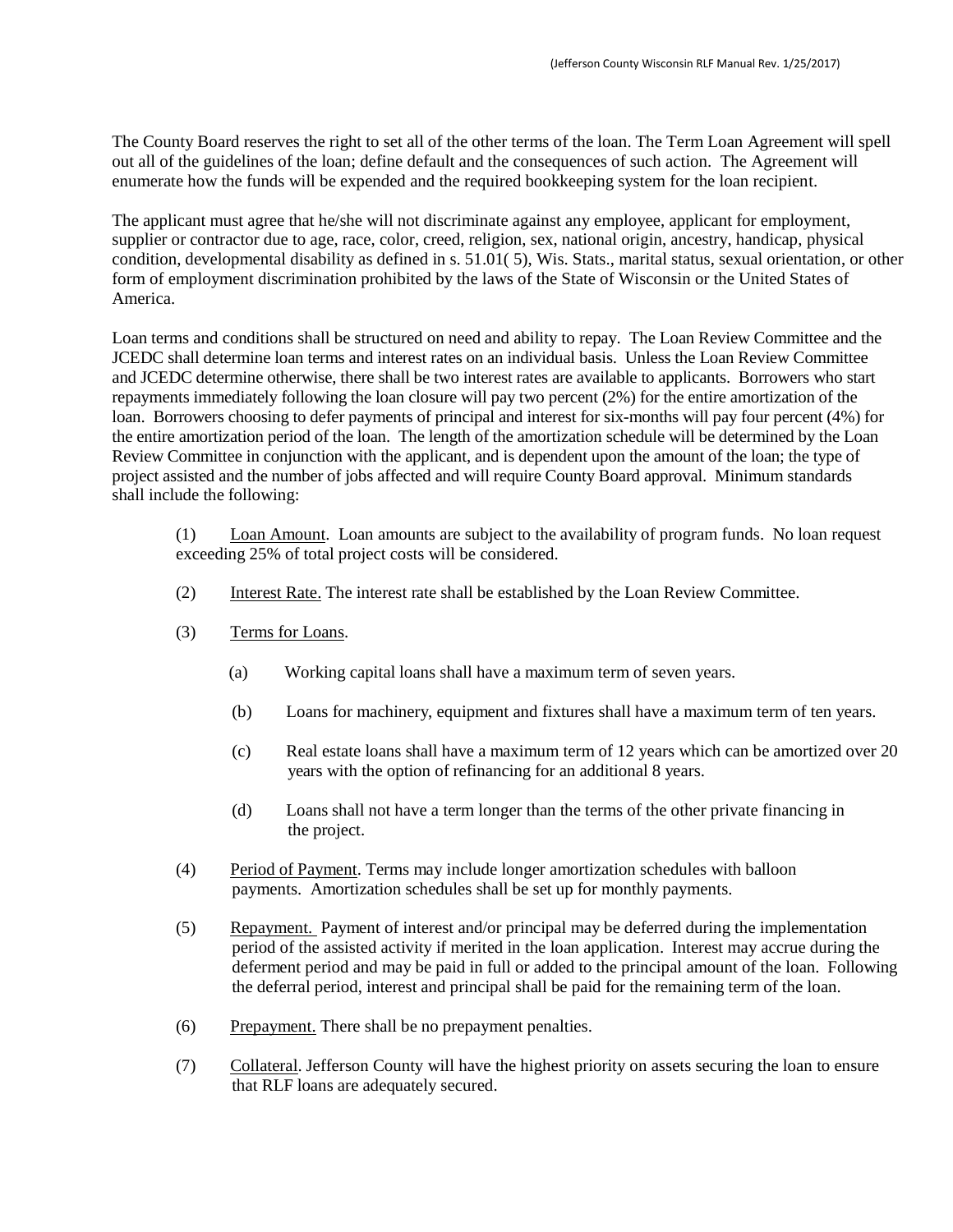#### 4.3 DEFAULT PROCEDURES:

In the event of a default or a pending default, Jefferson County will notify the loan recipient in writing of a deficiency and the subsequent actions to be taken should the payment not be made within a specified time frame. Late payments and default situations will be set forth in the Borrower's promissory note. All payments received from applicant shall be applied first to accrued late payment penalties, then to interest accrued, and then to principal.

If an applicant anticipates or is experiencing problems with meeting reporting criteria and/or experiencing other operational problems impacting the ability to meet loan criteria, the Borrower shall contact the RLF Administrator and the JCEDC and/or RLF Administrator may work directly with the borrower to identify actions necessary to correct the identified problems or deficiencies.

Should the routine loan review process reveal evidence of problems during the loan period that may place the loan at risk of default, the account shall be turned over to the Jefferson County Corporation Counsel to initiate legal actions necessary to protect the loan and to ensure the maximum repayment of the balance due. If necessary, Corporation Counsel will initiate foreclosure proceedings or take other legal action deemed necessary to protect Jefferson County's interests.

#### **SECTION 5. APPLICATION PROCEDURES**

#### 5.1 DISCUSSION OF REQUIREMENTS

Prior to submitting an application, the applicant shall discuss the program with the JCEDC. The JCEDC shall assist the applicant, as is reasonably necessary in completing the application. All financial information shall be kept in a secured place with limited access by authorized personnel only.

#### 5.2 TIMING

Applications may be submitted at any time during the calendar year. The process to approve a loan application includes a meeting with the loan review committee which will occur within one month of submission of all documentation necessary for the committee to make a determination. If an application is recommended for approval, the Loan Review Committee will forward the application to the Jefferson County Board of Supervisors for final approval. The County Board of Supervisors normally meets monthly on the second Tuesday evening of the month.

#### 5.3 PRIORITY

Applications shall be reviewed in the order received and based on readiness for the proposed project to proceed. In the event that multiple loan fund requests exceed available funds, the following criteria will be used to determine applicant priority:

- (1) Eligibility of the applicants.
- (2) Eligibility of the project to be undertaken.
- (3) The extent to which private funds are to be leveraged.
- (4) The extent to which jobs are to be created, and the type jobs and wages.
- (5) The extent to which the loan can be secured.
- (6) Evidence of ability to repay the loan.
- (7) Size of the loan requested.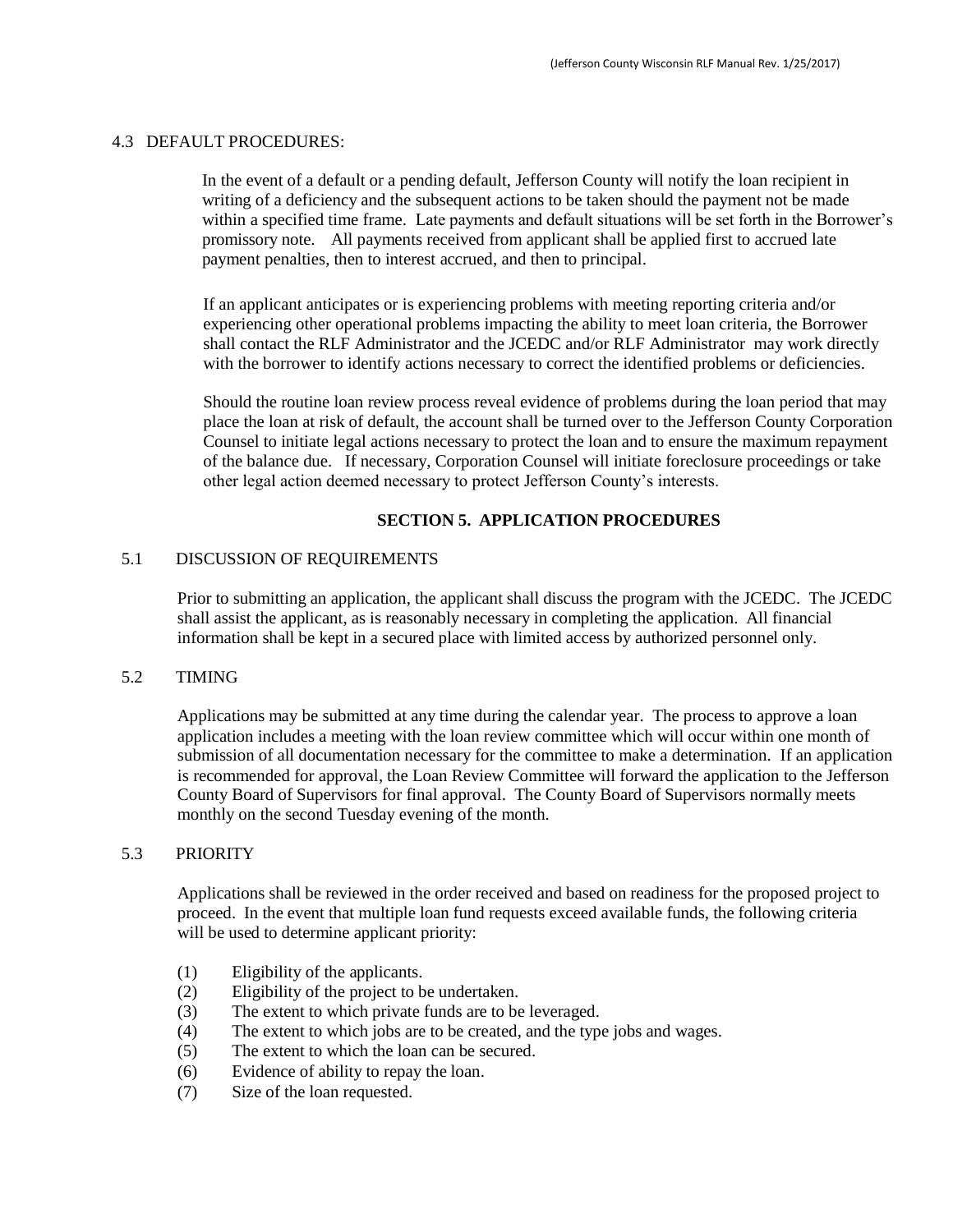- (8) Timing of the proposed expenditures.
- (9) Completeness of application.
- (10) Other factors as deemed appropriate.

#### 5.4 LOAN APPLICATION

Applicants shall submit an application using the form available from the RLF Program and adhere to the requirements set forth in Section 3 of this manual, in addition to any other requirements established by the Loan Review Committee or the JCEDC.

#### 5.5 REVIEW PROCESS

Specific steps in the review process include the following:

(1) Preliminary Review. The JCEDC staff will review the application for completeness and verify that the proposed project meets the minimum requirements provided in Section 3.5. If the application is not complete, staff will inform the applicant of the deficiencies.

(2) Formal Review. The Loan Review Committee will meet to review an application within 30 days of the receipt of a completed application or at some other predetermined schedule. Once the review is completed and the proposal is deemed acceptable for funding, the Loan Review Committee will forward the proposal to the Jefferson County Board of Supervisors for final approval; or to another body authorized to act on loan requests by the County Board.

- (3) Negotiation of Terms. Upon the tentative acceptance by the governing body, the JCEDC and/or the Jefferson County Corporation Counsel will contact the business in writing to review and explain the terms of the loan.
- (4) Notice of Award. If the application is approved, a closing date will be scheduled to execute the necessary loan documents.
- (5) Rejection of Award. If the application is not approved, the JCEDC will send a letter to the applicant stating the reasons for rejection and offer to meet with the applicant to explore ways to strengthen the loan request or to identify alternative funding sources.

#### **SECTION 6. DISTRIBUTION OF FUNDS**

#### 6.1 LOAN PROCEDURES

Prior to releasing funds, the following documentation must be in place or provided at the appropriate time during the term of the loan.

- (1) Notice of Award. The Loan Review Committee must have reviewed and approved a complete application for an eligible applicant.
- (2) Loan Agreement. Jefferson County's attorney shall prepare a loan agreement, which shall be executed by Jefferson County and the Chief Executive Officer of the business.
- (3) Promissory Note. A promissory note shall be prepared by Jefferson County and signed by the Chief Executive Officer of the business at the time of loan closing. The note must be dated; it must reference the agreement between Jefferson County and the business; and it must specify the amount and terms of the loan funds delivered.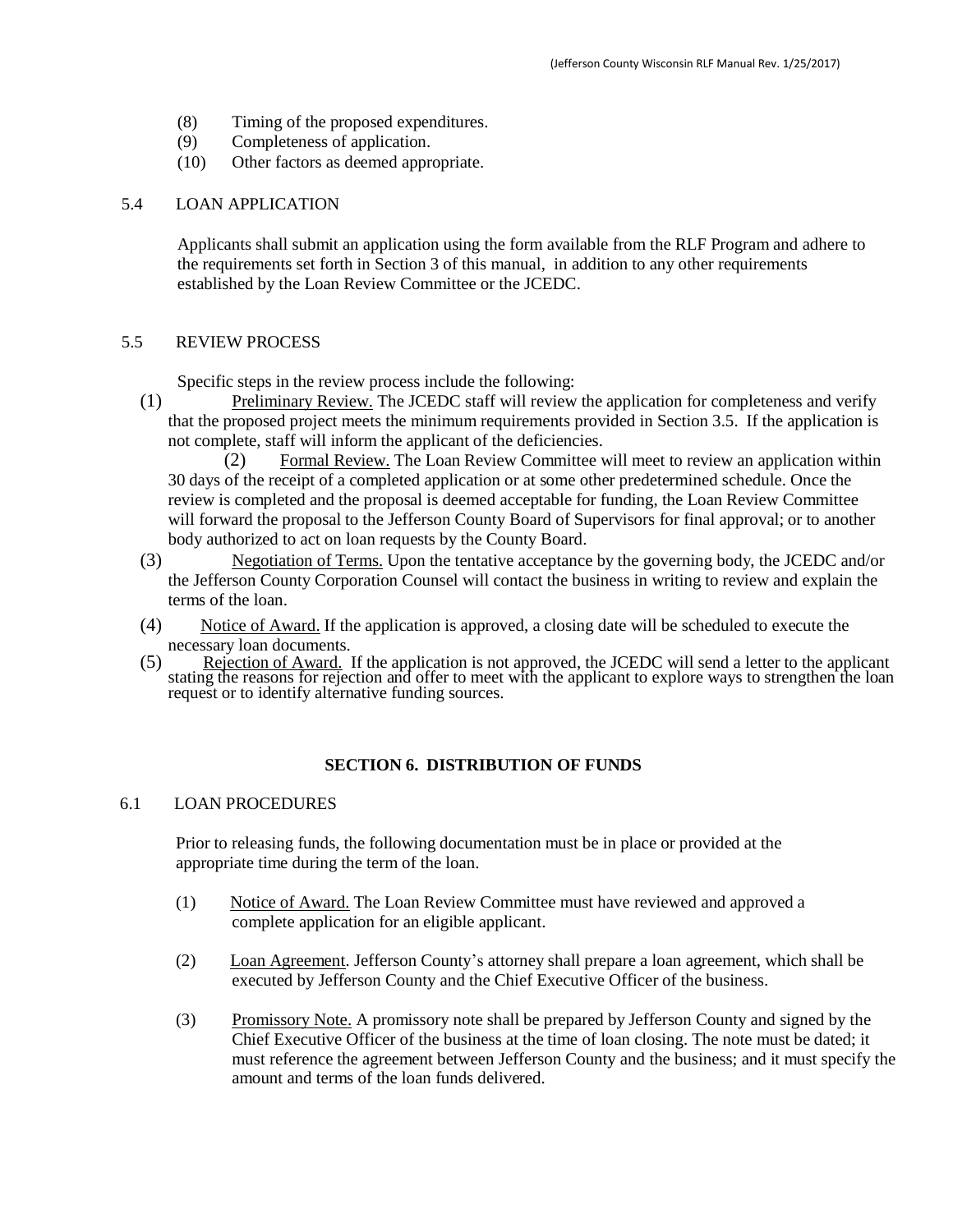- (4) Security. Mortgage or lien instruments or personal guarantees provided as security for all loans shall be prepared by Jefferson County and executed at the time of the loan closing. The Jefferson County attorney or the RLF Administrator, shall record the instrument and place a copy in the project file to include:
	- (a) Mortgage and/or security agreement.
	- (b) UCC searches and filing.
	- (c) Guarantee agreement.
	- (d) Title insurance or Abstract.
	- (e) Assignment of Life Insurance.
	- (f) Casualty Insurance binder.
	- (g) Personal guarantee.
	- (h) Other documentation as may be appropriate.
- (5) Repayment Schedule. A loan repayment or amortization schedule shall be prepared by the RLF Administrator after the loan proceeds are fully disbursed. The repayment schedule shall be dated and signed by both the County and the Chief Executive Officer of the business. At that time, the repayment schedule shall be attached to both parties' copies of the agreement.

(6) Evidence of Permits, etc. Documentation must be provided by the applicant that all necessary permits, licenses, and any other registrations required have been obtained by the applicant prior to the release of program funds.

- (7) Evidence of Program Expenditures. Documentation must be provided by the business to evidence program expenditures prior to the release of funds. Documentation shall include bills and invoices or receipts for materials, final bills of sale or canceled checks. All documentation shall be reviewed and approved by the RLF Administrator.
- (8) Fixed Equipment. Fixed equipment financed with program funds must have been purchased, delivered, and installed. The RLF Administrator shall verify the installation of fixed equipment.
- (9) Other Documentation. As appropriate or necessary, the applicant may be asked to provide the following:
	- (a) A certificate of status from the Department of Financial Institutions.
	- (b) The Articles of Incorporation and by-laws.

(c) A Board or Corporate resolution authorizing the borrowing of funds and a Secretary's certificate.

- (d) Current financial statements.
- (e) Evidence of having secured other funds necessary for the project.

(f) An Environmental Assessment for real estate loans which may either be a Phase I, II, or III analysis, depending on the environmental condition of the site.

With the above documentation in place, the RLF Administrator will schedule a loan closing. All documents will be executed before funds are disbursed, and mortgages and UCC Statements shall be recorded with the Register of Deeds and the Secretary of State. (Appendix A. contains a model Loan Closing Documentation Checklist).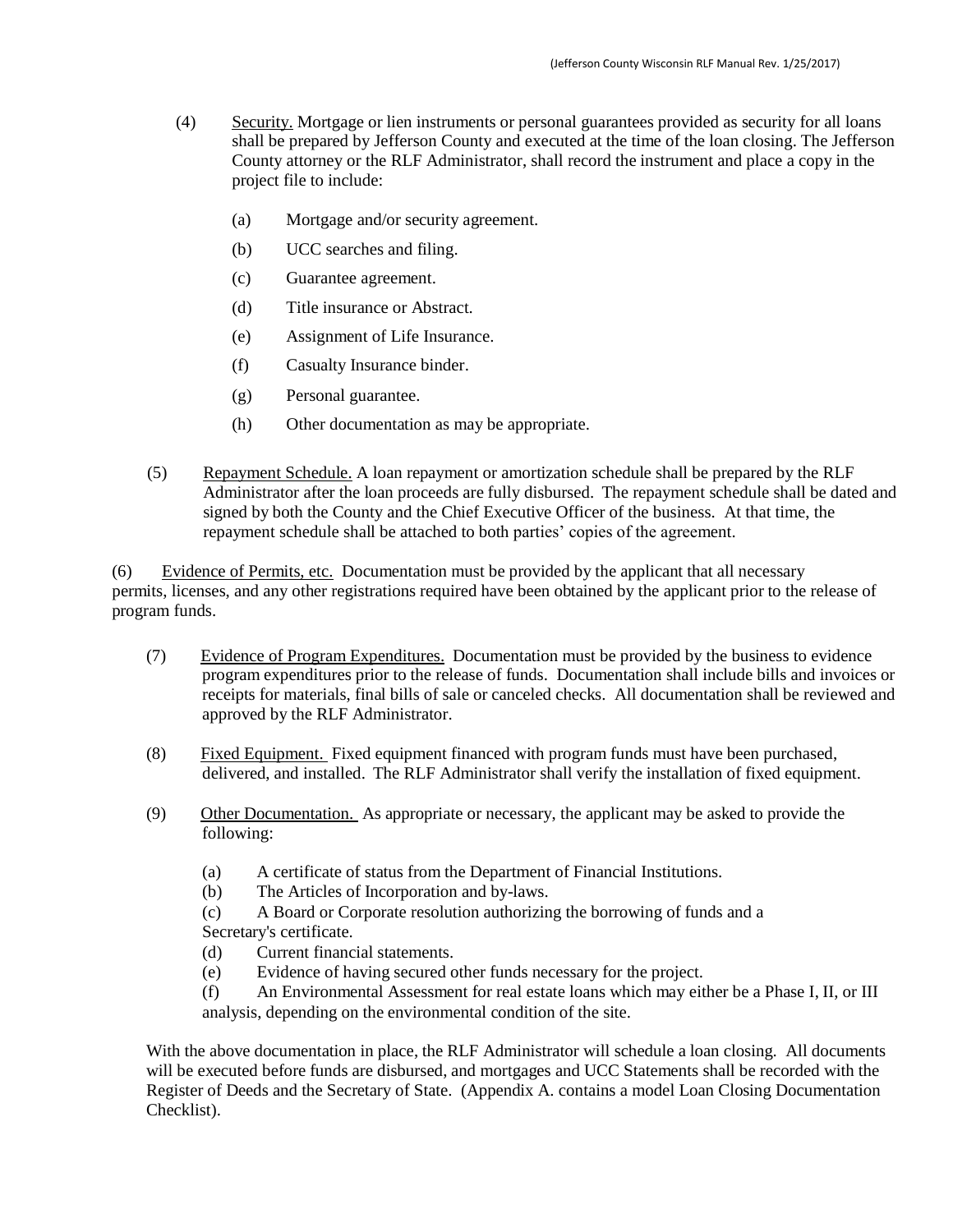#### **SECTION 7. POST APPROVAL REQUIREMENTS**

#### 7.1 OBLIGATION OF LOAN RECIPIENT

In addition to the terms and conditions of the loan, Borrowers shall agree to comply with the following. Refusal to comply with any of these could place the loan in default. Borrower shall:

- (1) Document the creation or retention of the agreed upon number of jobs within 24 months of the date of the execution of the loan agreement with Jefferson County.
- (2) Not discriminate on the basis of age, race, color, creed, religion, sex, national origin, ancestry, handicap, physical condition, developmental disability as defined in s. 51.01(5), Wis. Stats., marital status, sexual orientation, or other basis prohibited by the laws of the State of Wisconsin or the United States of America in any employment or construction activity related to the use of the business loan funds.
- (3) Use loan proceeds in accordance with the loan agreement.
- (4) Permit inspections by persons authorized by Jefferson County of all projects and properties assisted with loan funds. Related project materials shall also be open to inspections, which include, but are not limited to, contracts, materials, equipment, payrolls, and conditions of employment.
- (5) Maintain records on the project as may be requested by Jefferson County. These files shall be maintained as long as the loan is active or for at least three (3) years after completion of the work for which the loan has been obtained, whichever is longer.
- (6) Submit periodic progress reports to the RLF Administrator in accordance with the schedule in the loan agreement. These reports shall report on project progress including number of jobs created or retained during the loan agreement.
- (7) Maintain fire and extended coverage insurance on the project property required during the term of the loan. Jefferson County shall be listed as Loss Payee, Mortgagee, or "additional" insured on the policy if loan proceeds were used to purchase items covered by insurance. Term life insurance may be required of the applicant to cover the loan balance through the life of the loan.
- (8) Abide by all federal laws, when applicable. These include, but may not be limited to: The Civil Rights Act of 1964; the Age Discrimination Act of 1975; the Davis-Bacon Act, as amended; the Contract Work Hours and Safety Standards Act; the Copeland "Anti- Kickback" Act; and, all regulations pursuant to these Acts.
- (9) Collect the attached self-certification forms from every applicant for each job created to ensure compliance with LMI guidelines. (Please see Attachment 1)

#### **SECTION 8. PERFORMANCE MONITORING**

#### 8.1 PRIVATE LEVERAGE COMMITMENTS

The JCEDC shall monitor the use of the funds and expenditure of private leverage commitments.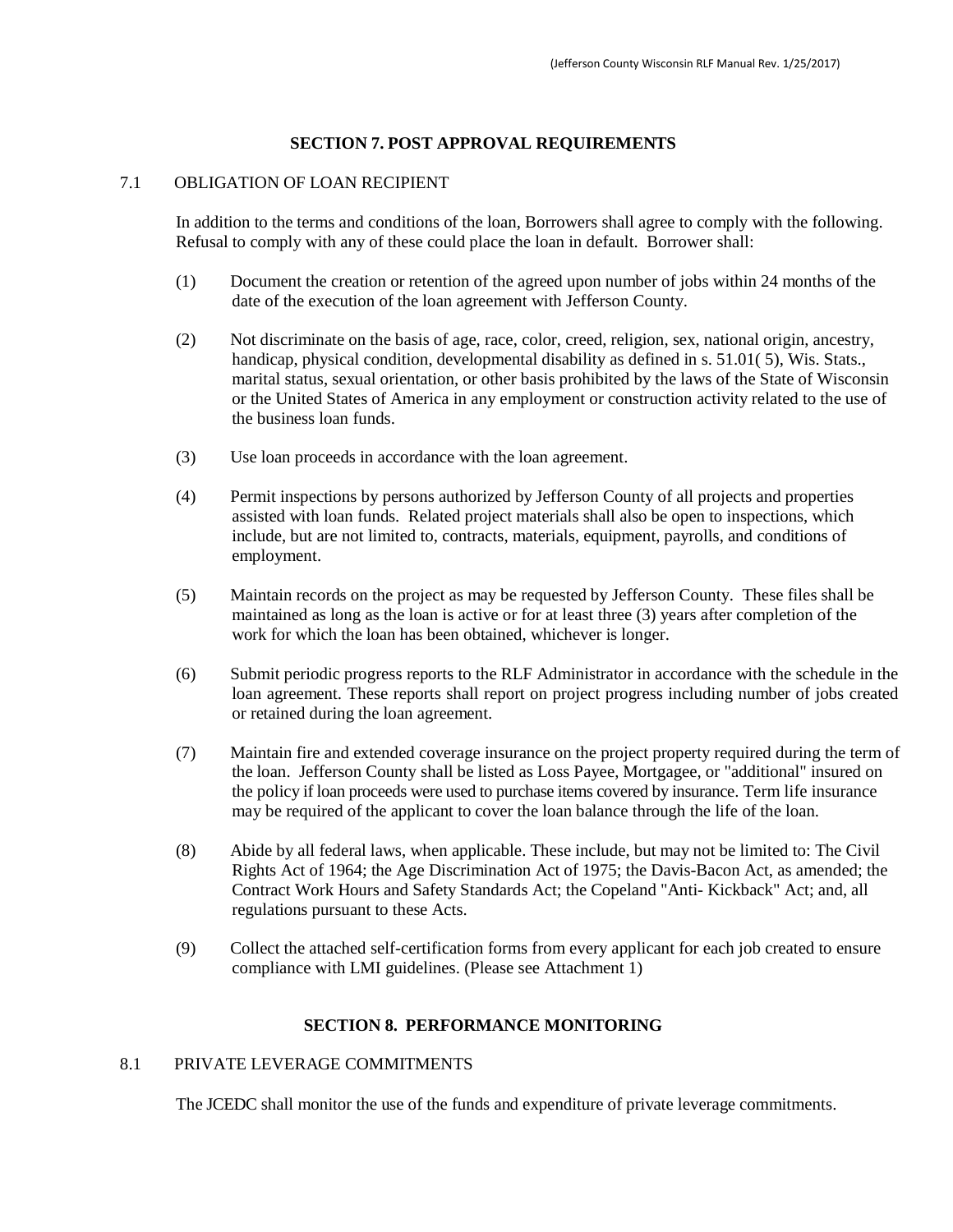Documentation may include invoices or receipts for materials and supplies, letters from lenders, final bills of sale, and canceled checks.

#### 8.2 HIRING OF NEW EMPLOYEES

The JCEDC shall monitor the applicant's progress in meeting agreed upon job creation or retention goals. Job creation must be documented using payroll records. Before-project and after- project payroll records should be provided by the applicant to document job creation. Failure of the business to provide the targeted number of jobs may be a condition for default unless the business can show it made a good faith effort to create the targeted number jobs but did not succeed due to reasons beyond its control. In all hires the applicant must meet the LMI requirement

#### 8.3 DEFAULT

In the event the business is in default on any of the terms and conditions of the loan agreement, all sums due and owing, including penalties, shall, at Jefferson County's option, become immediately due and payable. To exercise this option, Jefferson County shall prepare a written notice to the business. The notice shall specify the following:

- (a) The default.
- (b) The action required to cure the default.
- (c) A date, not less than thirty (30) days from the date of the notice, by which the default must be cured to avoid foreclosure or other collective action.
- (d) Any penalties incurred as a result of the default.

#### **SECTION 9. USE OF LOAN REPAYMENTS AND REPORTING**

#### 9.1 RLF PROGRAM

Repaid loans shall be re-deposited into the Revolving Loan Fund account and used in a manner consistent with the policies and procedures manual. A separate accounting record for each loan shall be kept to account for all funds loaned. The RLF account shall be audited on an annual basis and the RLF Administrator shall provide reports at times and on forms as required by the State of Wisconsin.

#### **SECTION 10. LOAN SERVICING**

#### 10.1 MONITORING

The RLF Administrator shall monitor each loan to ensure compliance with the loan terms and conditions and to monitor the financial health of the business to ensure continued repayment of the loan. The monitoring will also ensure that all recordkeeping requirements are met particularly in regard to job creation and expenditures of matching funds.

A loan servicing file shall be established and maintained for each loan recipient that includes all written correspondence; a record of important telephone conversations; a list of applicable loan covenants; certificates of insurance for builder's risk, property-casualty, and life insurance, as applicable; and documentation for job creation and retention including low and moderate income certifications forms.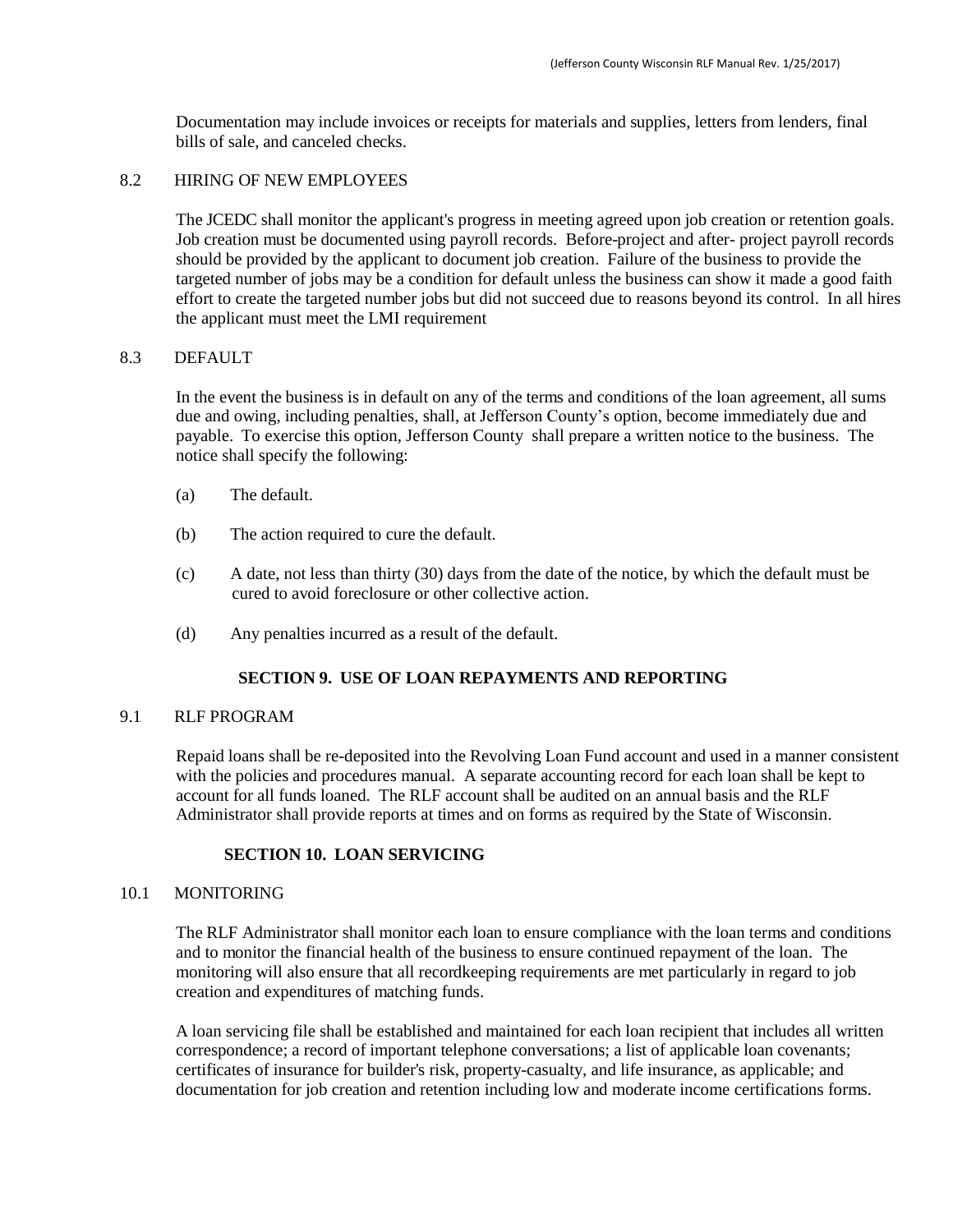#### 10.2 RECORDKEEPING

In addition to the above, the RLF financial management records must be comprehensive and designed to provide the following information:

- (a) A Revolving Loan Fund Register that records all deposits and disbursements to and from the RLF, including funds used for RLF administration.
- (b) A CDBG Loan Repayment Register that records repayments made by each business which has received a loan from the RLF and tracks the balance of repayments from all loans from the RLF.
- (c) A Collection Register for every loan made. Each register will contain the business name, loan date, loan amount, terms, and date repayment begins. Payments are divided into principal and interest payments with a declining principal balance.
- (d) RLF Loan Repayment Registers that record repayments made by each business, which has received a loan from the RLF that tracks the balance of repayments from all loans from the RLF.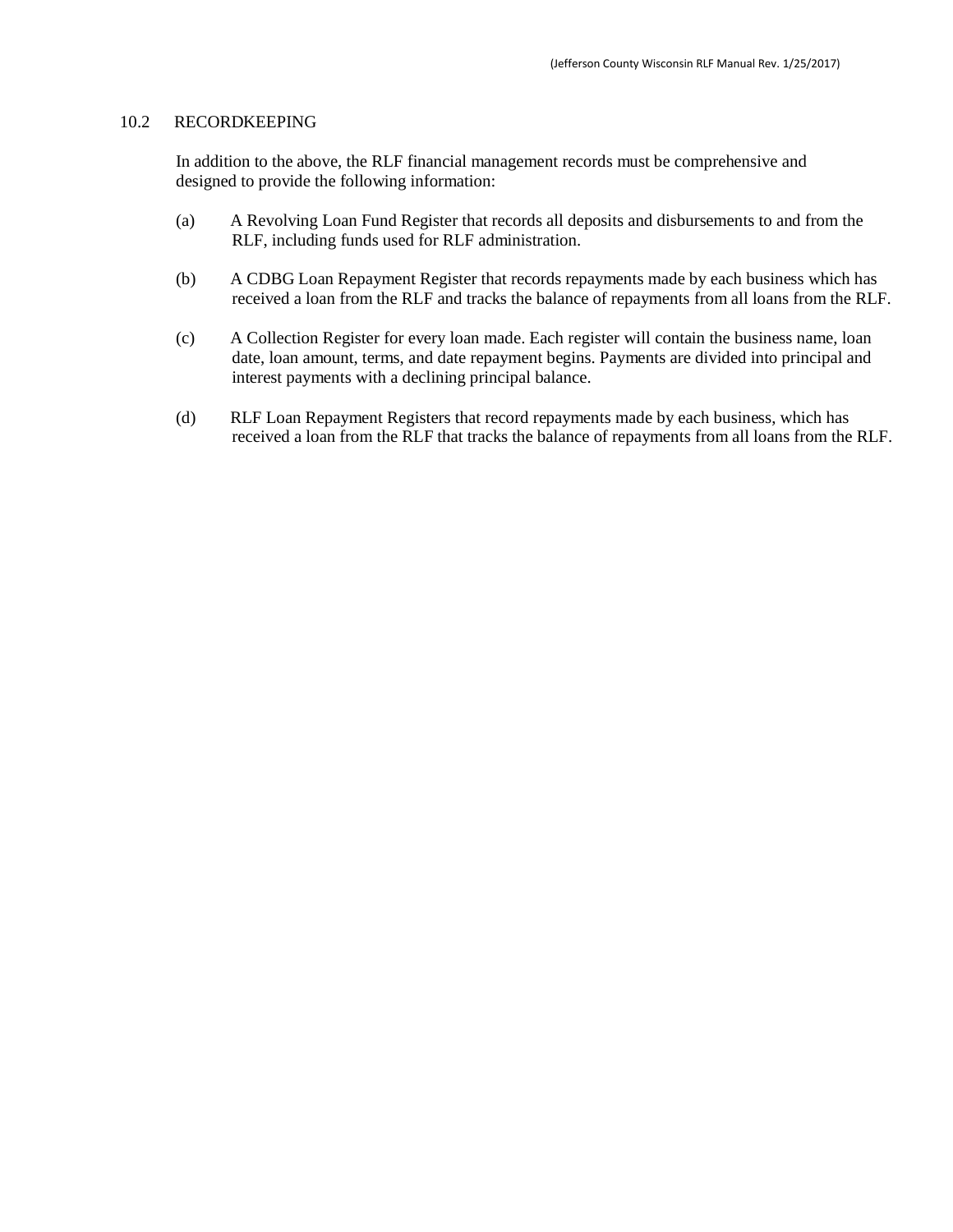

\_\_\_\_\_\_\_\_\_\_\_\_\_\_\_\_\_\_\_\_\_\_\_\_\_\_\_\_\_\_\_\_\_\_\_\_\_\_\_\_\_\_\_\_\_\_\_\_\_\_\_\_\_\_\_\_\_\_\_\_\_\_\_\_\_\_\_\_\_\_\_\_\_\_\_\_\_\_\_\_\_\_\_\_

| $\boxtimes$ Action | $\boxtimes$ Docs Enclosed                                                                                                                 | □Future Review |
|--------------------|-------------------------------------------------------------------------------------------------------------------------------------------|----------------|
| Date: January 2017 |                                                                                                                                           |                |
| Point of Contact:  | Victoria Pratt                                                                                                                            |                |
| Agenda Item:       | <b>General Orders</b><br>Discussion and possible action on the Revolving Loan Fund Manual and Lending Guidelines for<br>Jefferson County# |                |
| Respective Issue:  | <b>RLF Manual and Lending Guidelines</b>                                                                                                  |                |

| Yes | No. | Abstain | Absent | C-Fort Atkinson          | Matt Trebatoski    |
|-----|-----|---------|--------|--------------------------|--------------------|
|     |     |         |        | C-Jefferson              | Tim Freitag        |
|     |     |         |        | C-Lake Mills             | <b>Steve Wilke</b> |
|     |     |         |        | C-Waterloo               | Mo Hansen          |
|     |     |         |        | C-Watertown              | John David         |
|     |     |         |        | C-Whitewater             | Pat Cannon         |
|     |     |         |        | V-Cambridge              | Veronica Rudychev  |
|     |     |         |        | V-Johnson Creek          | Kyle Ellefson      |
|     |     |         |        | <b>County Supervisor</b> | Jim Mode           |
|     |     |         |        | County Supervisor        | Tim Smith          |
|     |     |         |        | <b>County Supervisor</b> | Augie Tietz        |

Action Taken:



Motion Carried



Not Carried / Denied

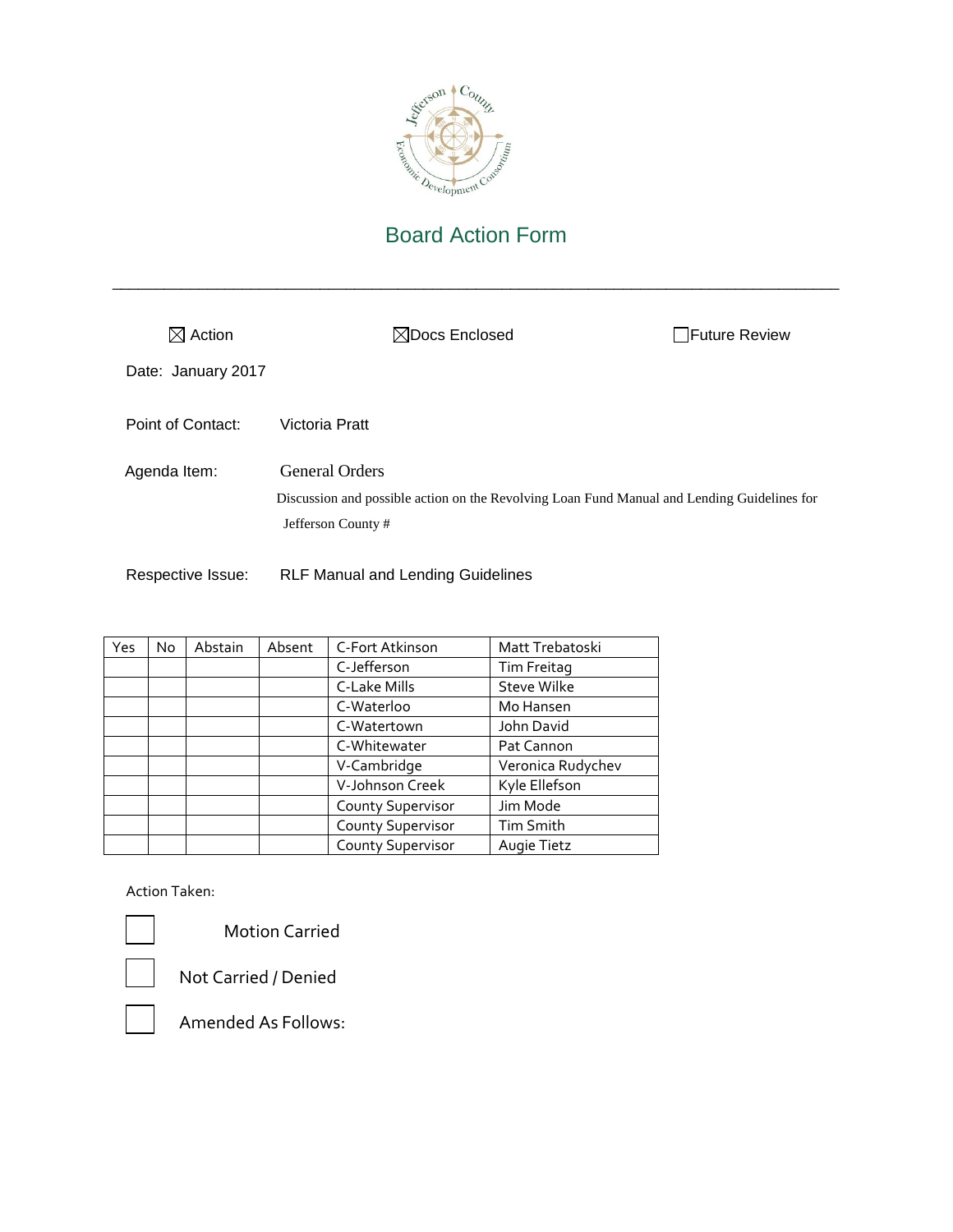

\_\_\_\_\_\_\_\_\_\_\_\_\_\_\_\_\_\_\_\_\_\_\_\_\_\_\_\_\_\_\_\_\_\_\_\_\_\_\_\_\_\_\_\_\_\_\_\_\_\_\_\_\_\_\_\_\_\_\_\_\_\_\_\_\_\_\_\_\_\_\_\_\_\_\_\_\_\_\_\_\_\_\_\_

| $\boxtimes$ Action | Docs Enclosed                                                                                                                                                           | <b>Future Review</b> |
|--------------------|-------------------------------------------------------------------------------------------------------------------------------------------------------------------------|----------------------|
| Date: January 2017 |                                                                                                                                                                         |                      |
| Point of Contact:  | Victoria Pratt                                                                                                                                                          |                      |
| Agenda Item:       | <b>General Orders</b><br>Campaign update:<br>Discussion/possible action regarding contract between Convergent and Jefferson County for<br>execution of Capital Campaign |                      |

Respective Issue: Dodge County Contract

| Yes | No | Abstain | Absent | C-Fort Atkinson          | Matt Trebatoski    |
|-----|----|---------|--------|--------------------------|--------------------|
|     |    |         |        | C-Jefferson              | Tim Freitag        |
|     |    |         |        | C-Lake Mills             | <b>Steve Wilke</b> |
|     |    |         |        | C-Waterloo               | Mo Hansen          |
|     |    |         |        | C-Watertown              | John David         |
|     |    |         |        | C-Whitewater             | Pat Cannon         |
|     |    |         |        | V-Cambridge              | Veronica Rudychev  |
|     |    |         |        | V-Johnson Creek          | Kyle Ellefson      |
|     |    |         |        | <b>County Supervisor</b> | Jim Mode           |
|     |    |         |        | County Supervisor        | <b>Tim Smith</b>   |
|     |    |         |        | <b>County Supervisor</b> | Augie Tietz        |

Action Taken:



Motion Carried

Not Carried / Denied